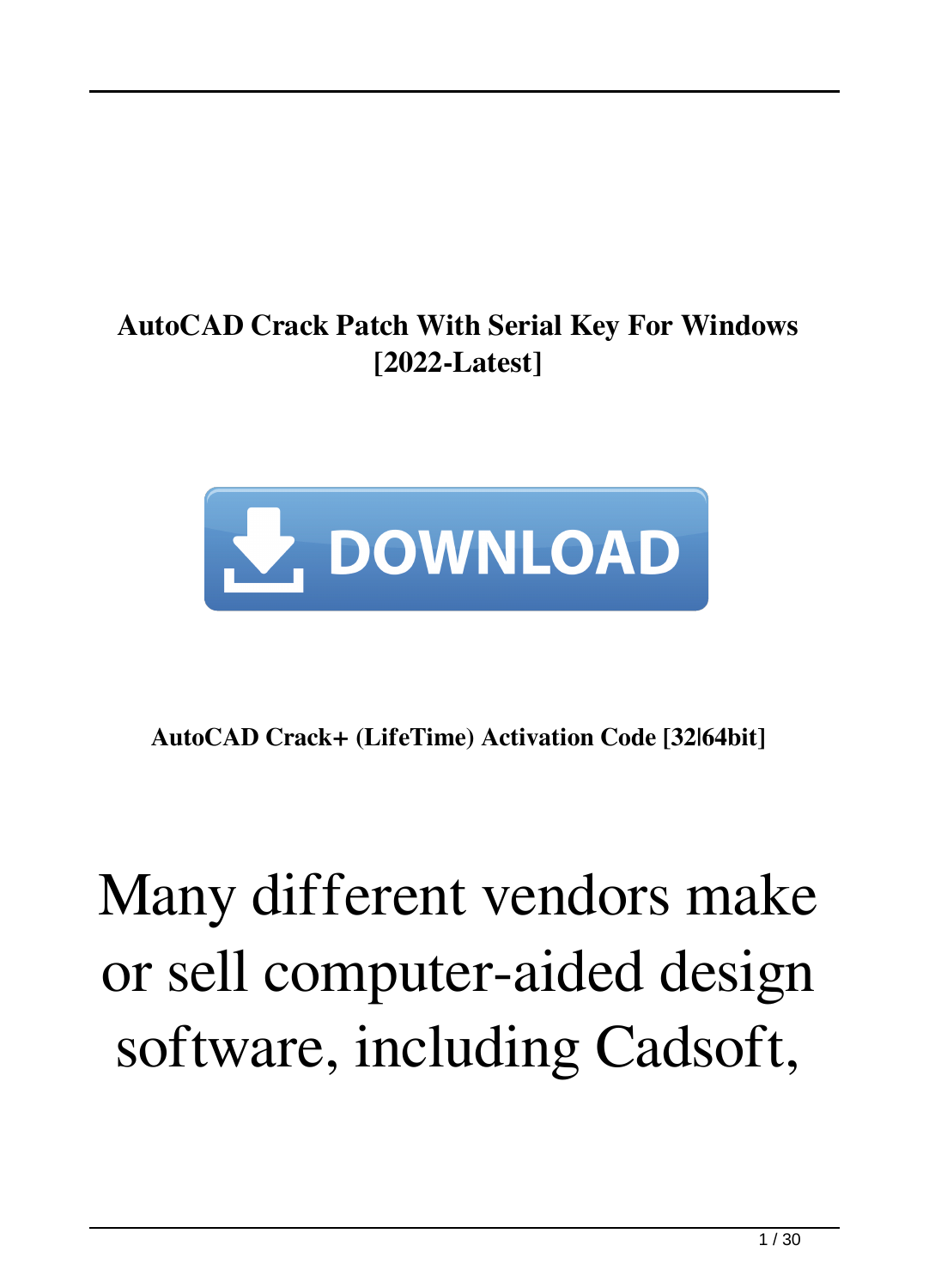Corel, Microstation, Microfocus, Inventor, Creo, and Solidworks. CAD (computer-aided design) software enables users to input and visualize 3D models for the design, manufacturing, and fabrication of products, and to create drawing sheets for documentation and drawings. Quick Start Get started by downloading a trial version of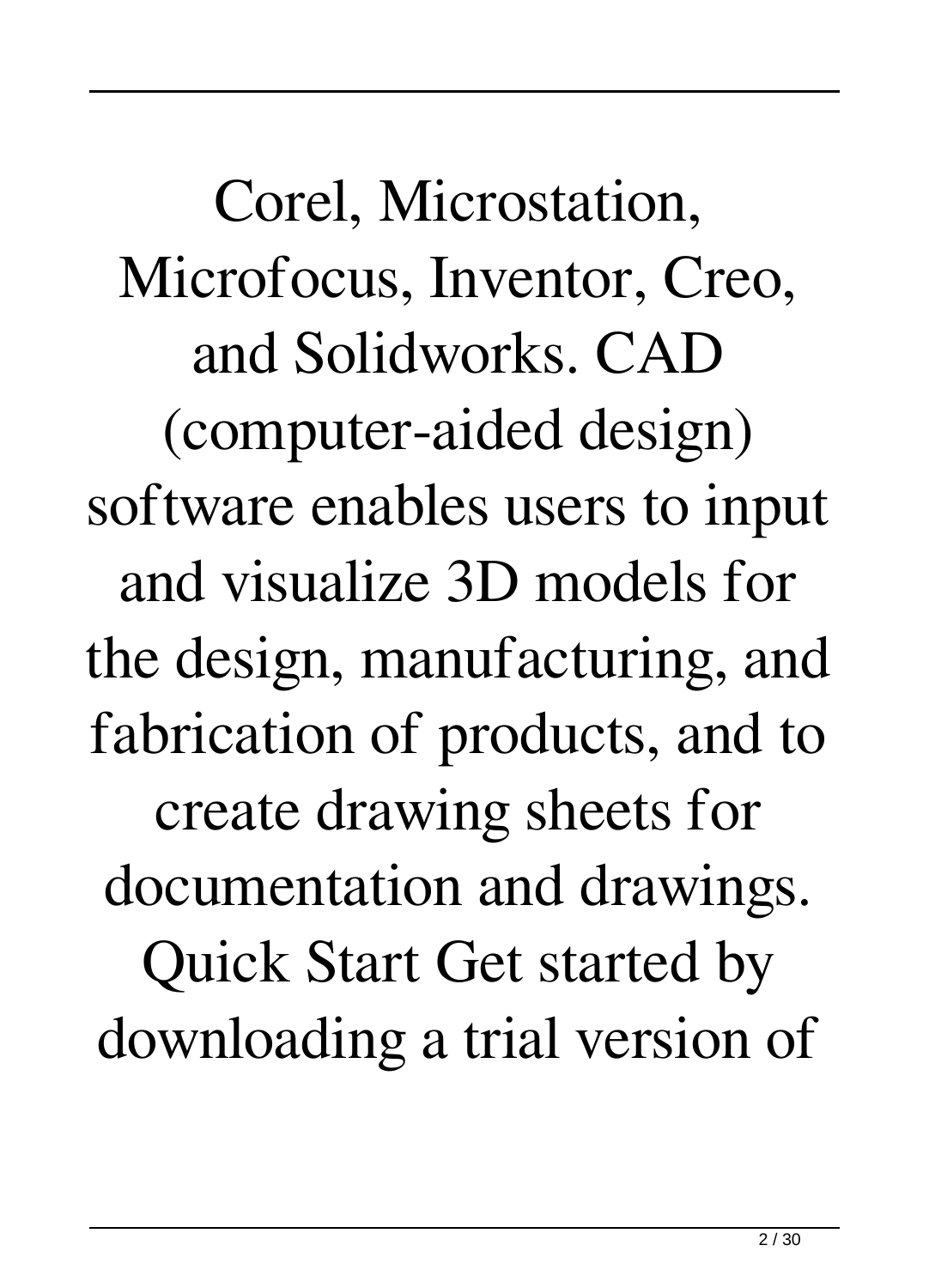AutoCAD 2018 or 2019. AutoCAD basic tutorials. There are many articles about working with AutoCAD online. More AutoCAD Tips. With AutoCAD you can model and create architectural designs, mechanical designs, plumbing designs, electrical designs, and many other objects. In the following sections we will cover the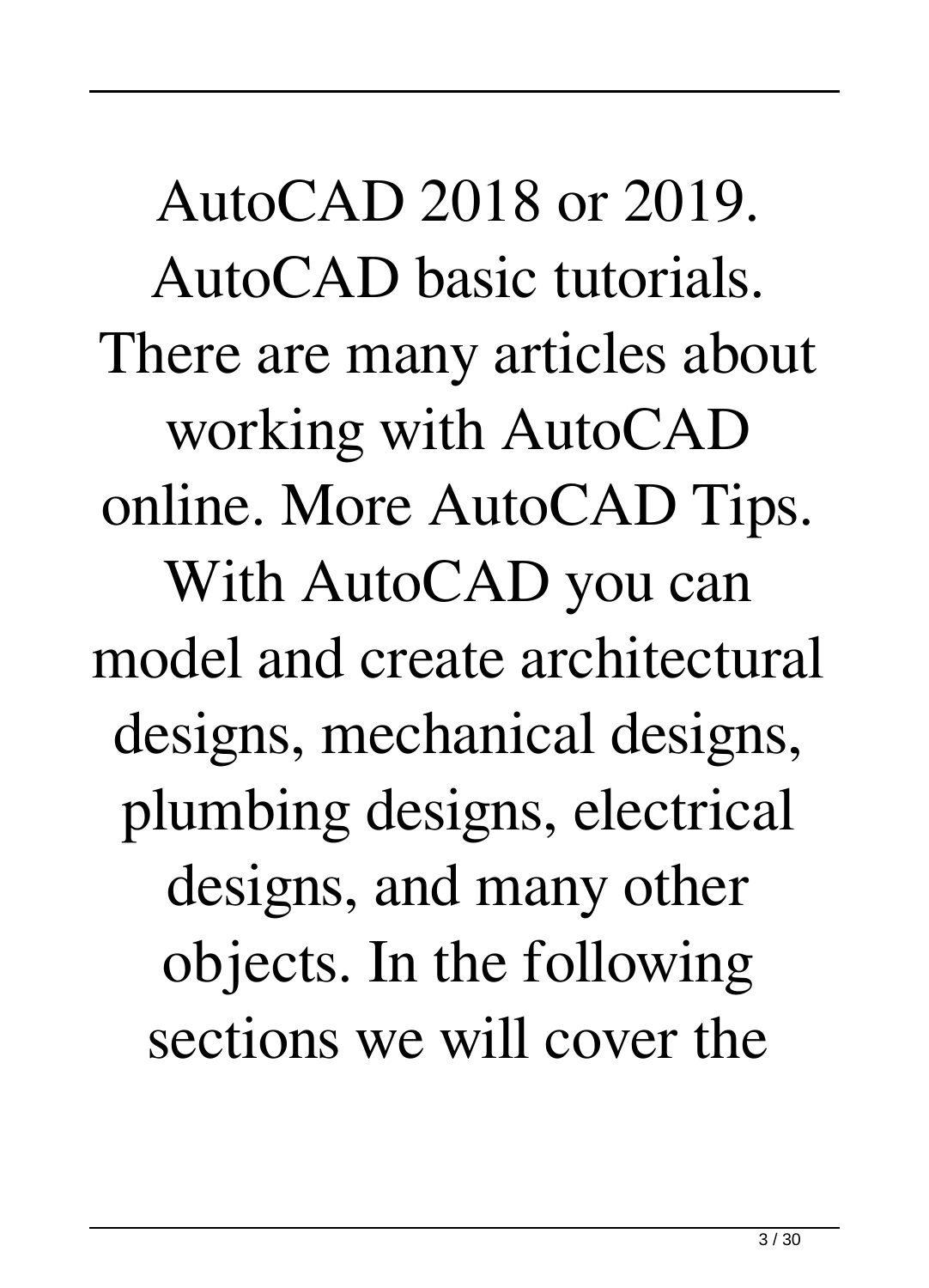basics of CAD in AutoCAD. AutoCAD is actually a combination of several AutoCAD products. The components are: AutoCAD Architecture AutoCAD Mechanical AutoCAD Electrical AutoCAD Structural AutoCAD Design and Installation AutoCAD Visualization In addition to the above components there is a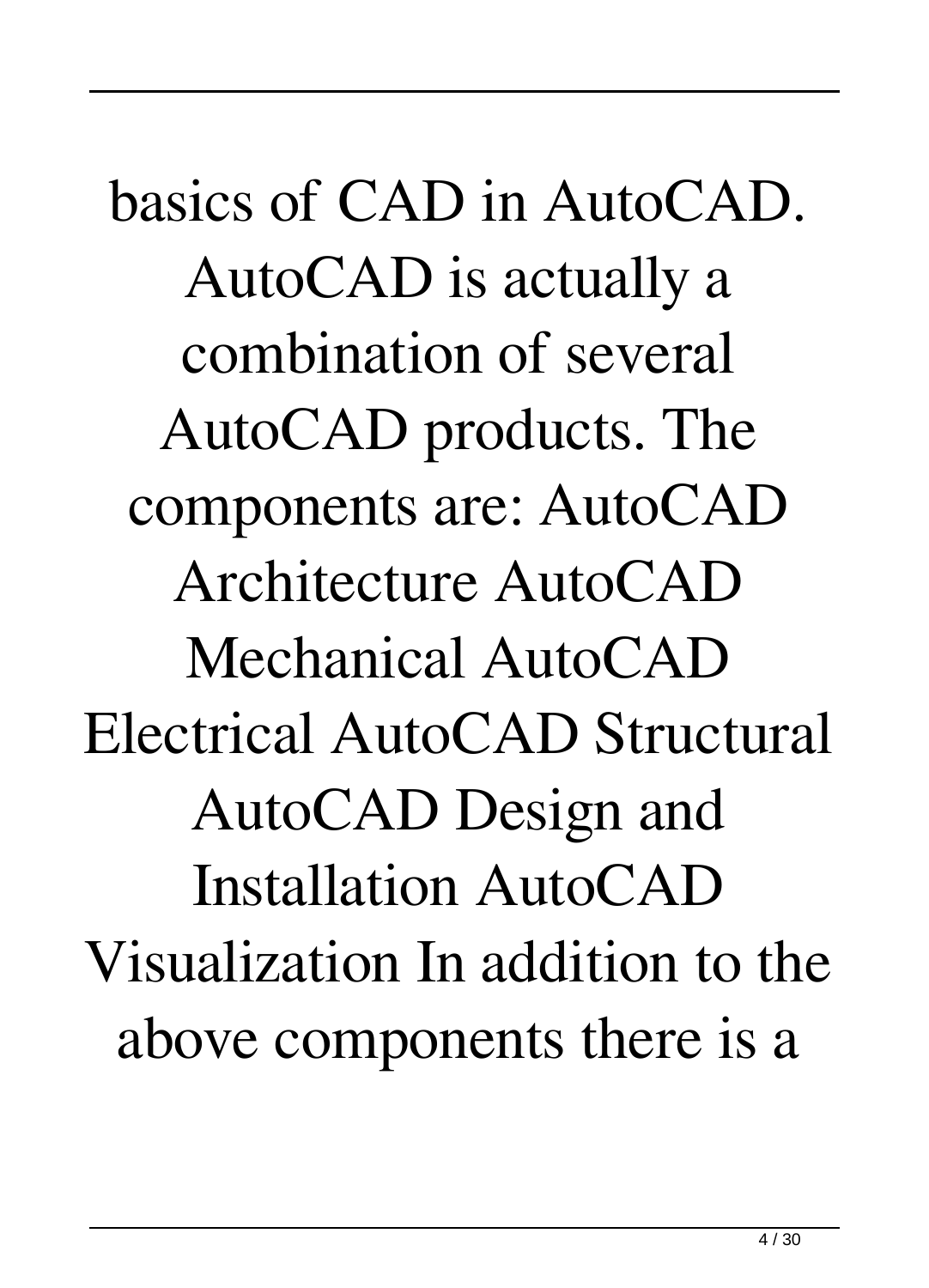way to manage and track jobs from the AutoCAD 2012 and later desktop applications. You need to install the Autodesk Design Suite to use all of AutoCAD. If you need a trial version, you will be asked for an email address. You will then receive a code for installation. You can also use one of the AutoCAD.exe files that are downloadable on the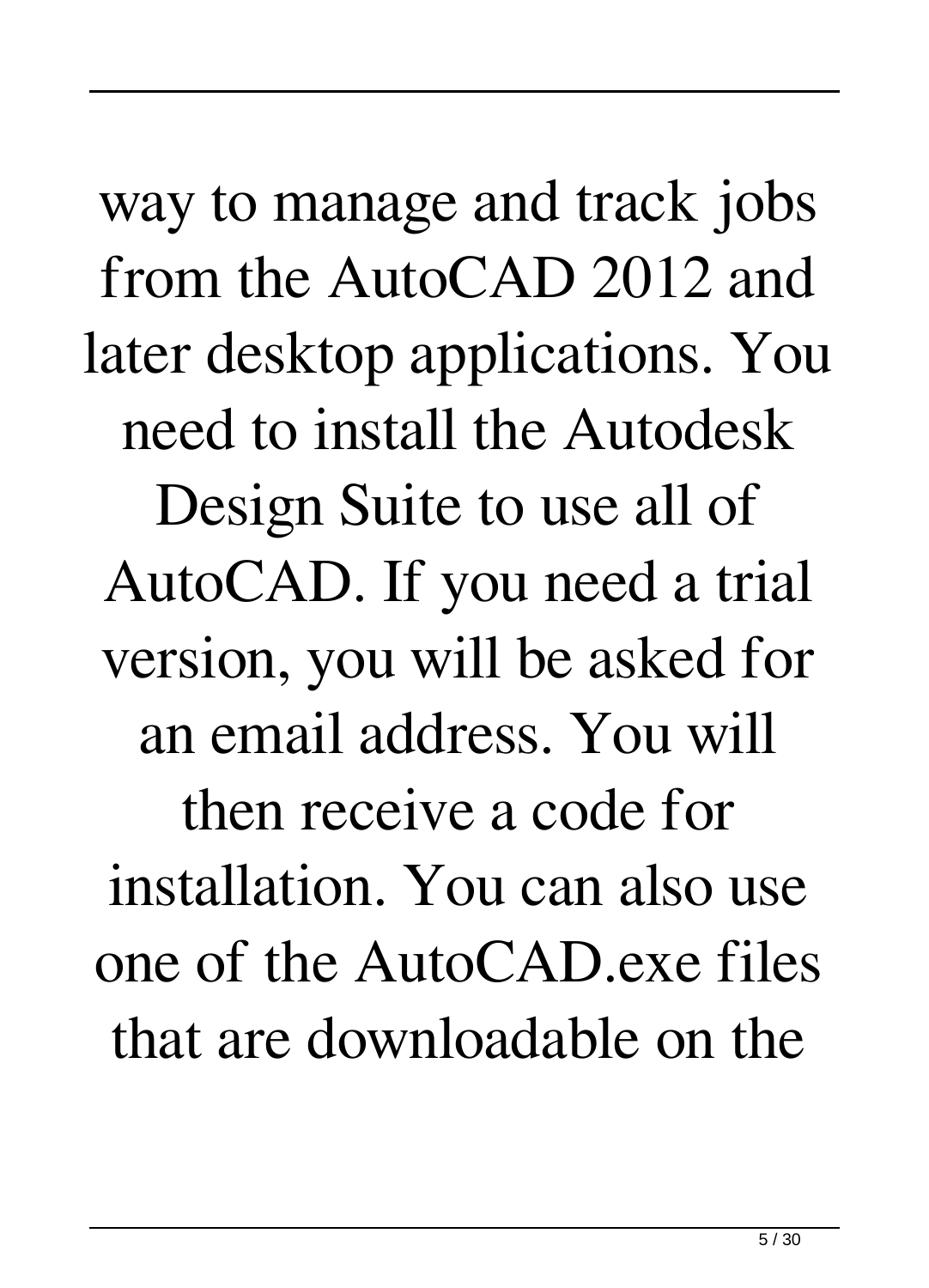AutoCAD website. For example, if you have an internet connection and want to try out AutoCAD 2018, you can download the Autodesk Design Suite from the Autodesk website. To begin, create a new drawing and a new line. The new line will be the origin of the 3D space. You can also create objects and objects from components.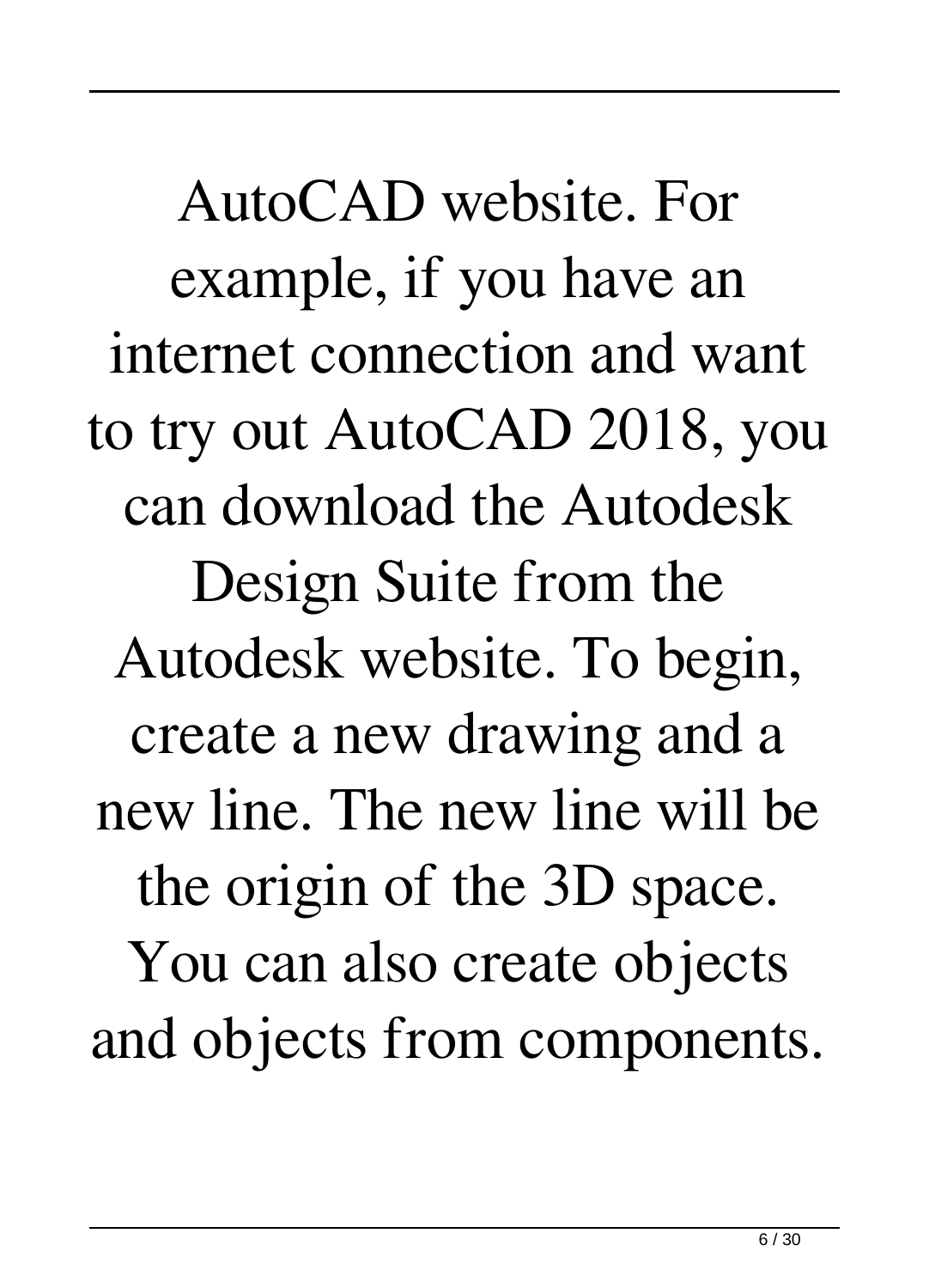Note that you can create the line manually, or in this case you can use the Create button. You can use the XYZ plane of the Origin coordinate system to create a new object. Select the line and the "Lines" tool, then press "Z" to use the current XYZ plane. Press "Ctrl" and "C" to create an arch. Note: It can

**AutoCAD Free [32|64bit]**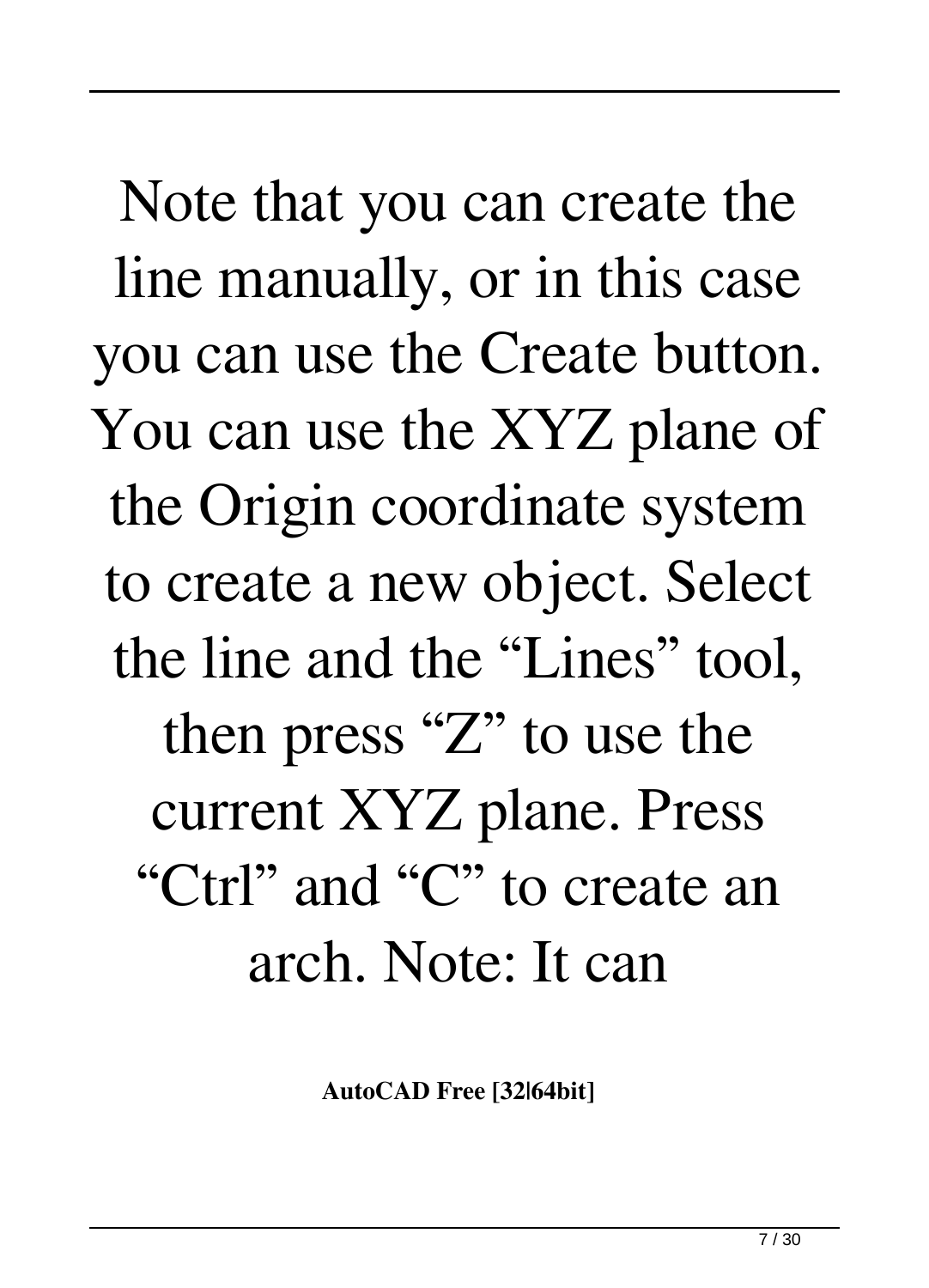The most common way to interact with AutoCAD Cracked Accounts is via AutoLISP and the AutoLISP API. AutoCAD 2022 Crack's.NET automation and.NET API is based on the ObjectARX API. AutoCAD Crack supports writing scripts in Visual LISP and VBA. AutoCAD has a scripting language called JavaScript.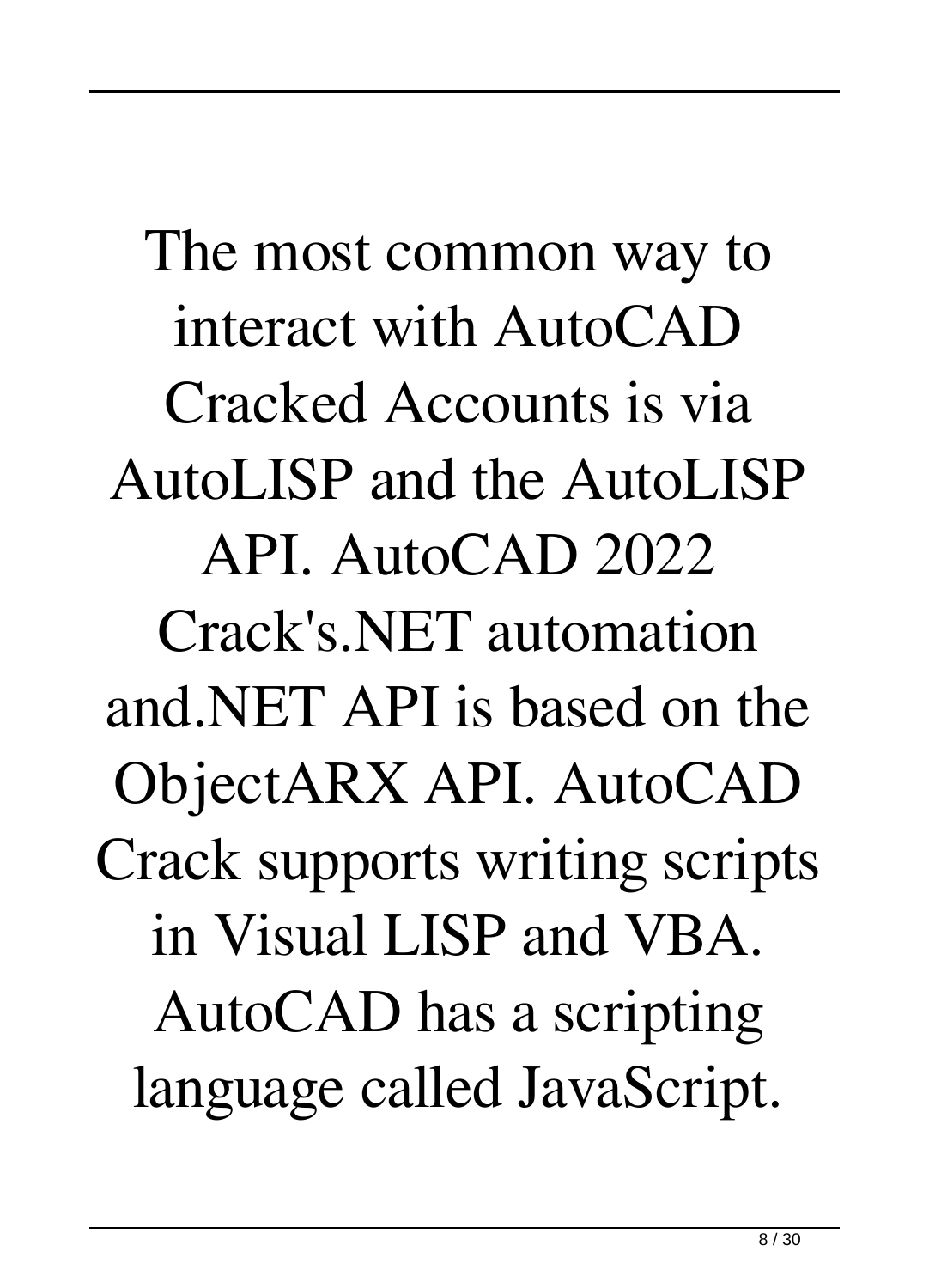This language runs on the JavaScript engine of most browsers and allows performing many operations from within a web browser. See also Adobe Photoshop scripting GIMP scripting List of AutoCAD software List of AutoDesk software List of Maya software References External links AutoCAD Web API reference – Including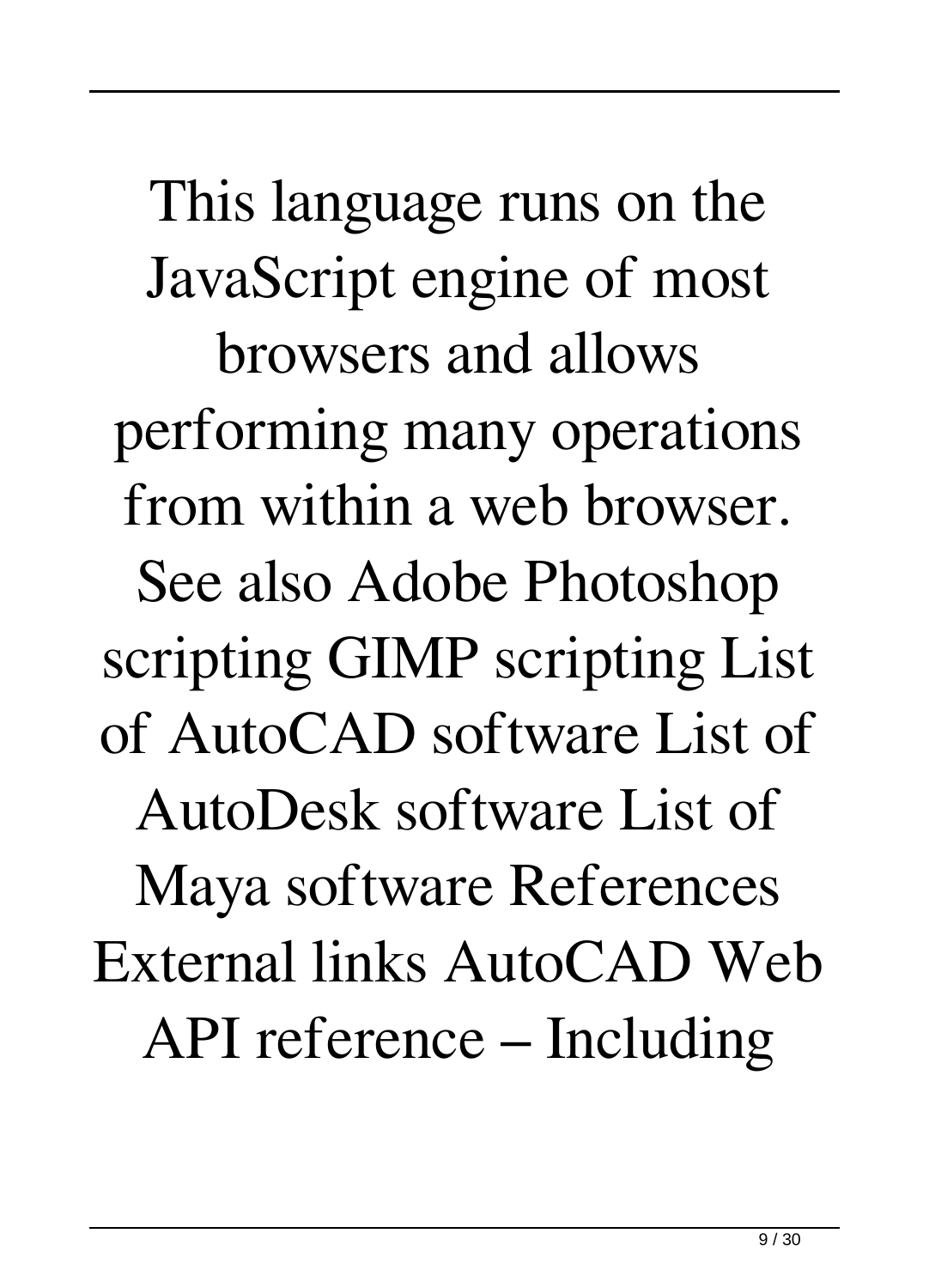usage examples AutoCAD API reference – Both C++ and.NET API, with Java, Delphi and Visual LISP examples. AutoCAD Forum – Describes many options for adding scripting capabilities to AutoCAD, including direct communication with the DLLs. Scripting and programming languages AutoCAD Category:Add-on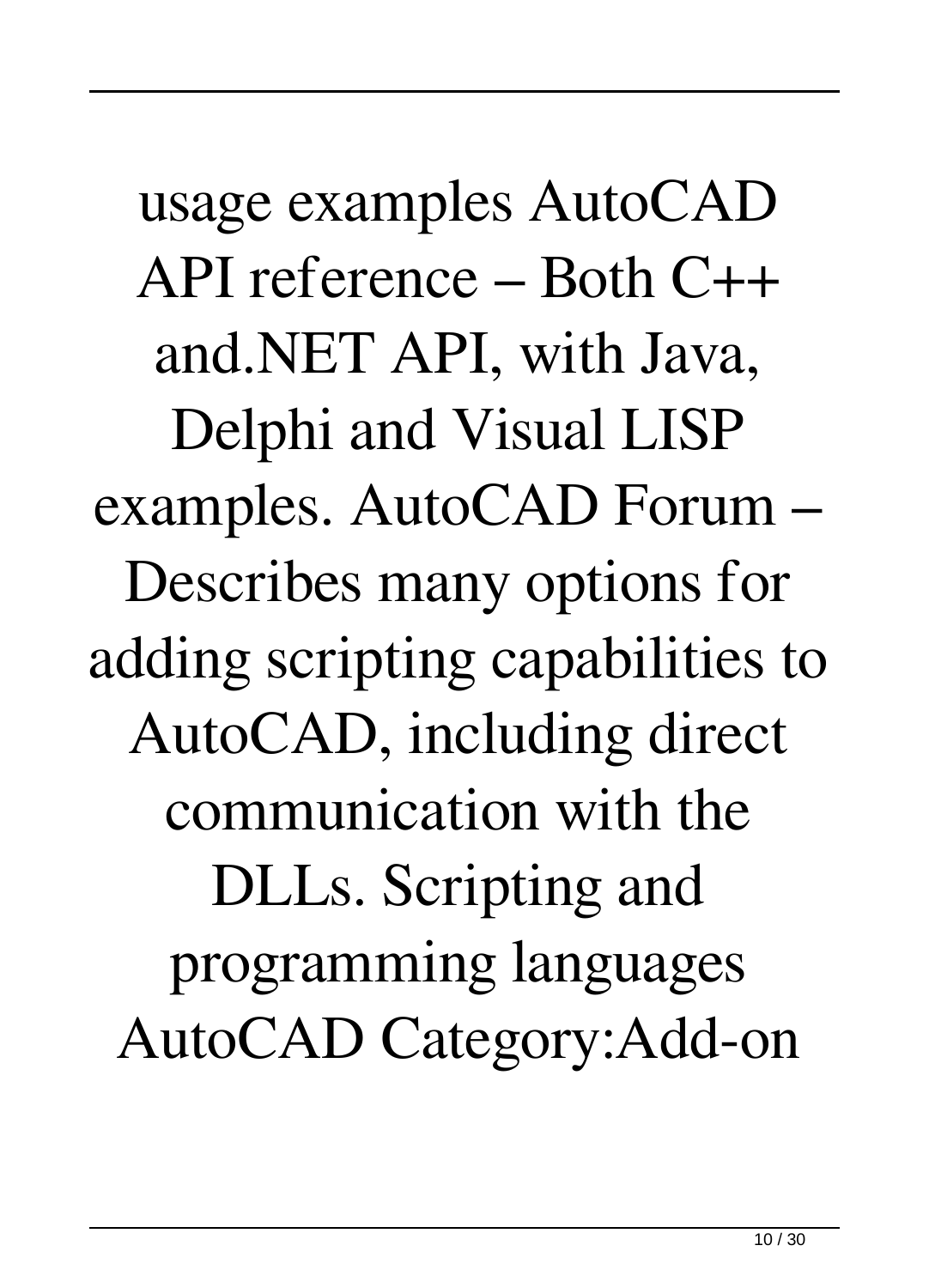software for Microsoft Office Category:3D graphics software Category:Computeraided design softwareQ: How to get info from Google API into my app? I am building a college app for Android. I want to get info from a public Google API, and in particular I want to get information about recent posts of a course I teach. My problem is that I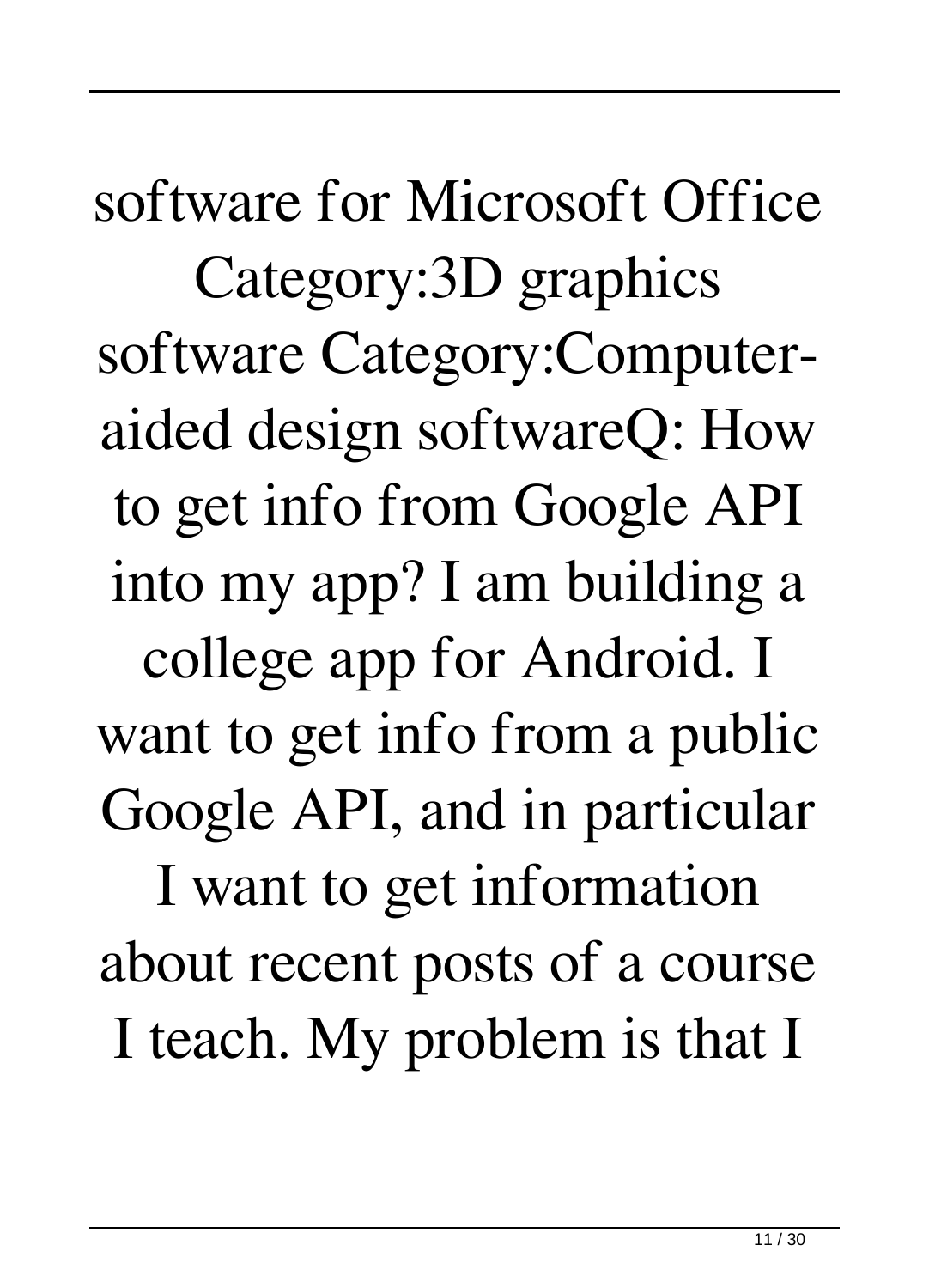have no idea how to do that. I have tried going to the Google API Console and creating a new project, but it asks for me to "Add credentials" which I don't have as I am an undergraduate. So I can't get it. I have also tried following the steps here: but I get no response from my app. I also don't know how to actually request info from Google. A: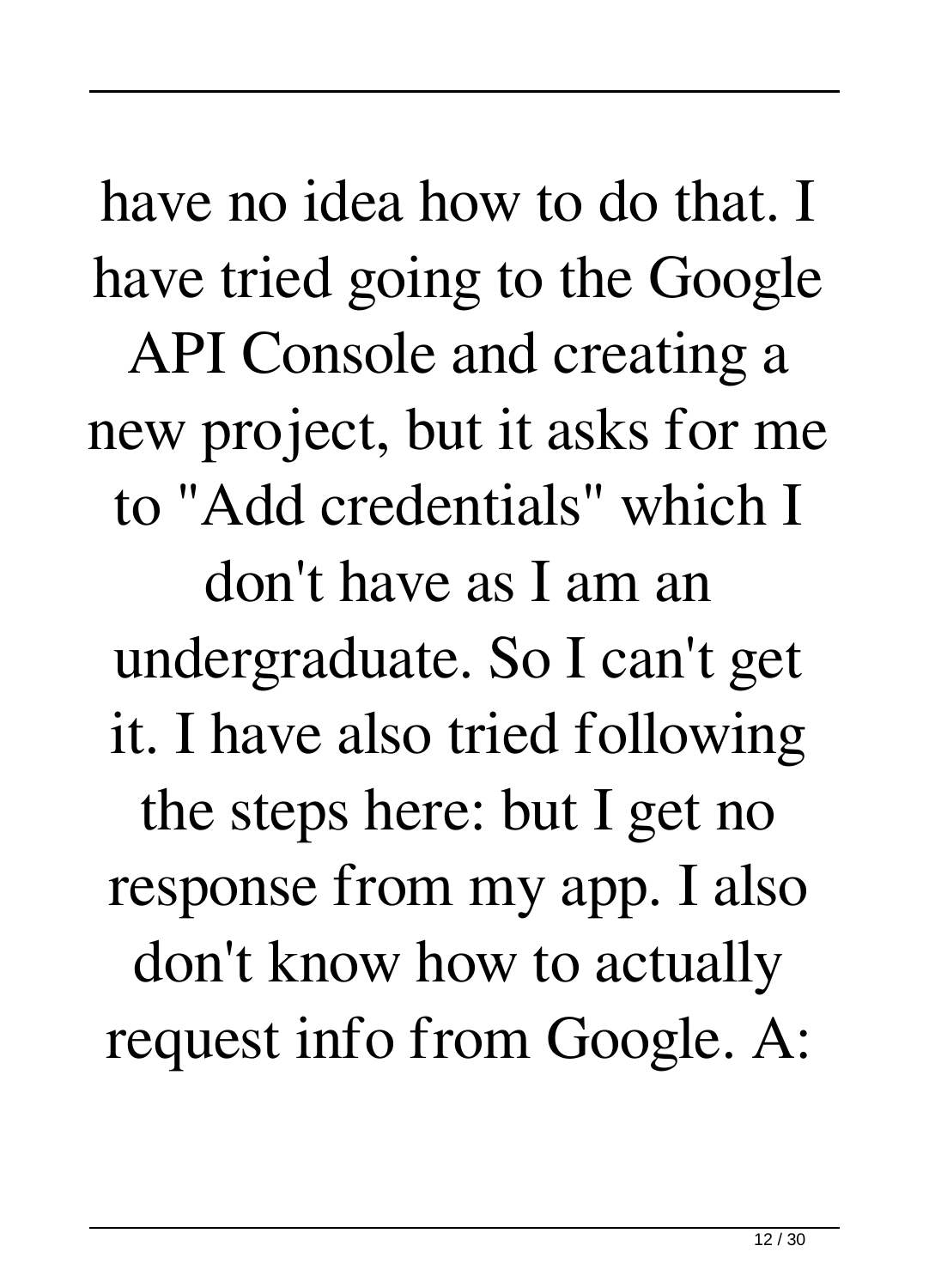You are correct that you need to use OAuth to access your Google API's. The steps are: Go to Google API's Console Create a project there Go to credentials (see red arrow) Click create credentials You will then be presented with a screen that will allow you to create a new API for your project. This API is what you will need to call. In this screen,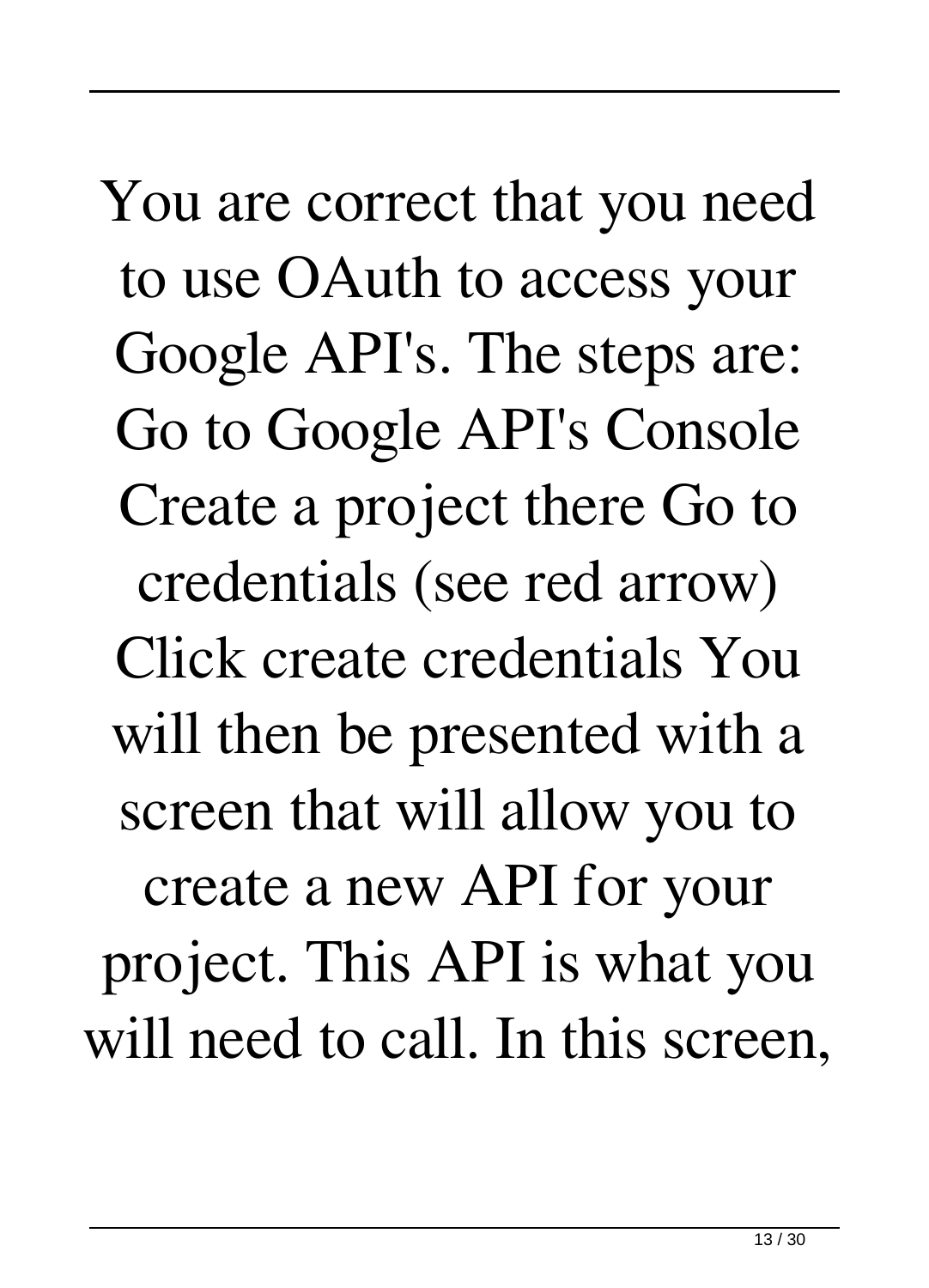you will be presented with 2 options, OAuth 2.0 and OAuth 1.0. If you select OAuth 2.0 a1d647c40b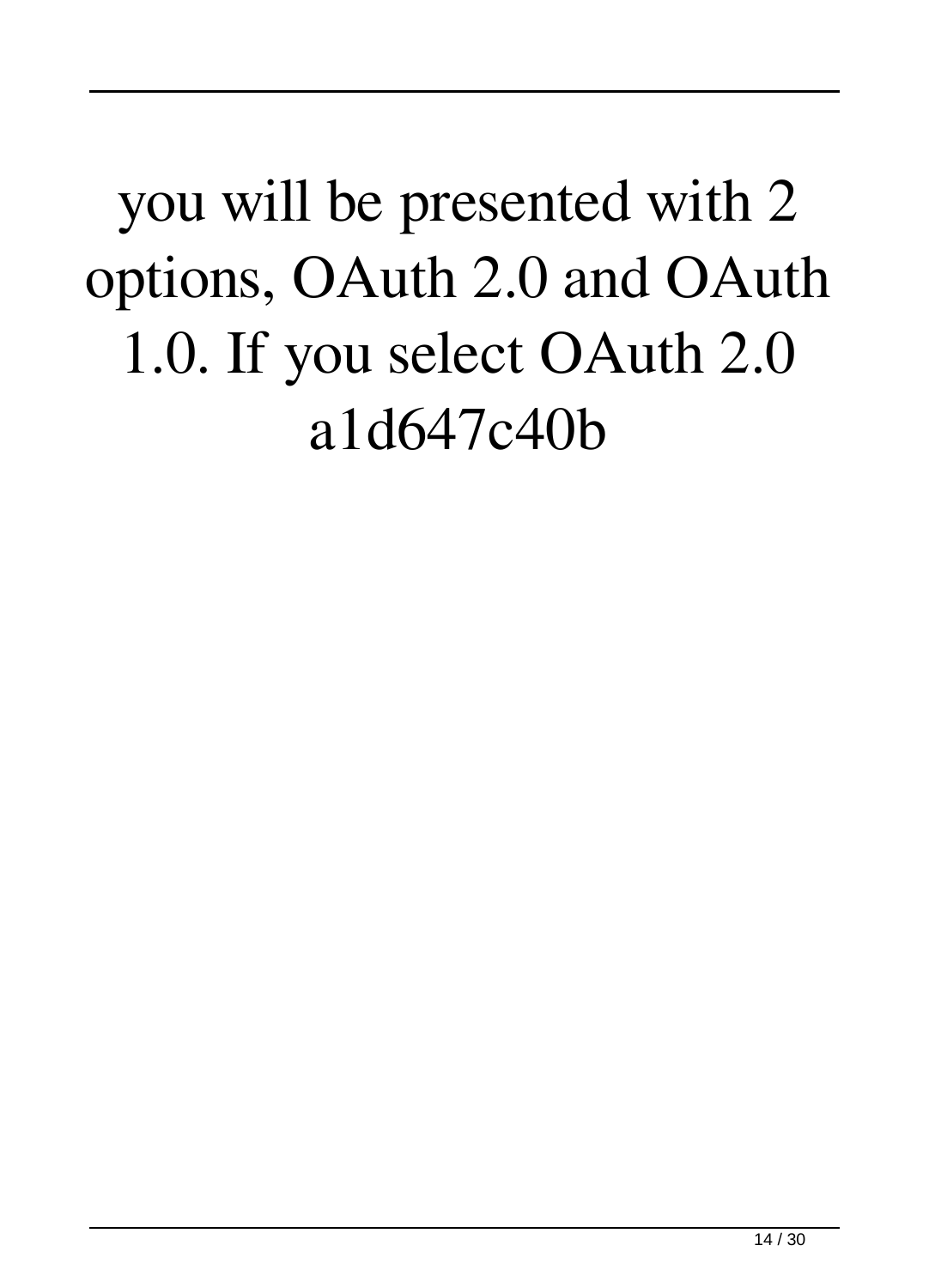Open Autodesk Autocad and click on file menu -> new -> autocad document. Enter the activation key provided in the download file. Click on next and follow the instructions on the screen. You will be asked to choose the template you want to use for your project. Choose the template and click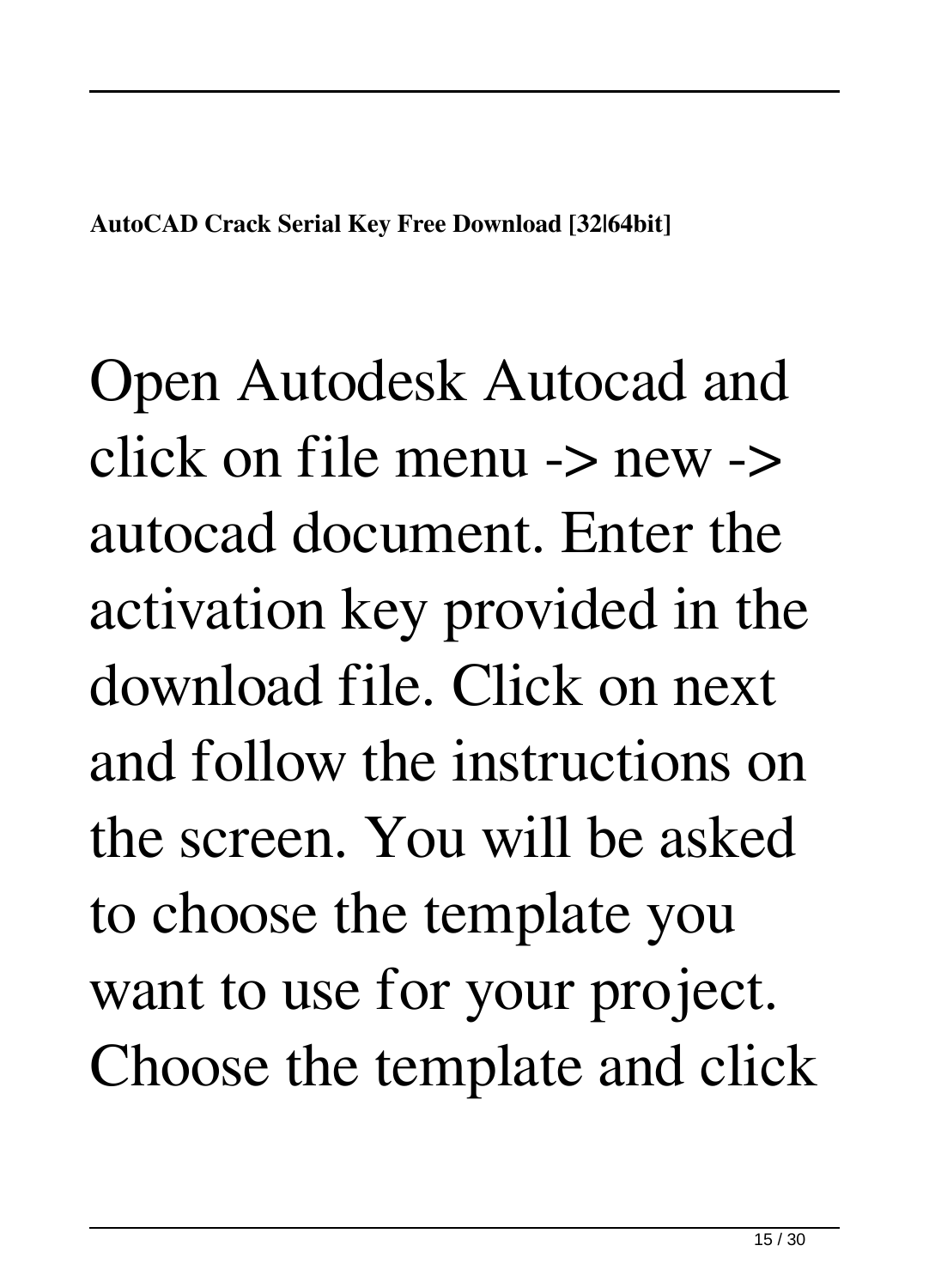next. Select the use this file to start a new project and click next. Choose a file name and click on Save. Step 2: install network drivers and launch Autodesk In this step you install the network driver and launch Autodesk. You can download the network driver for your computer from this link. You can see your Operating system name under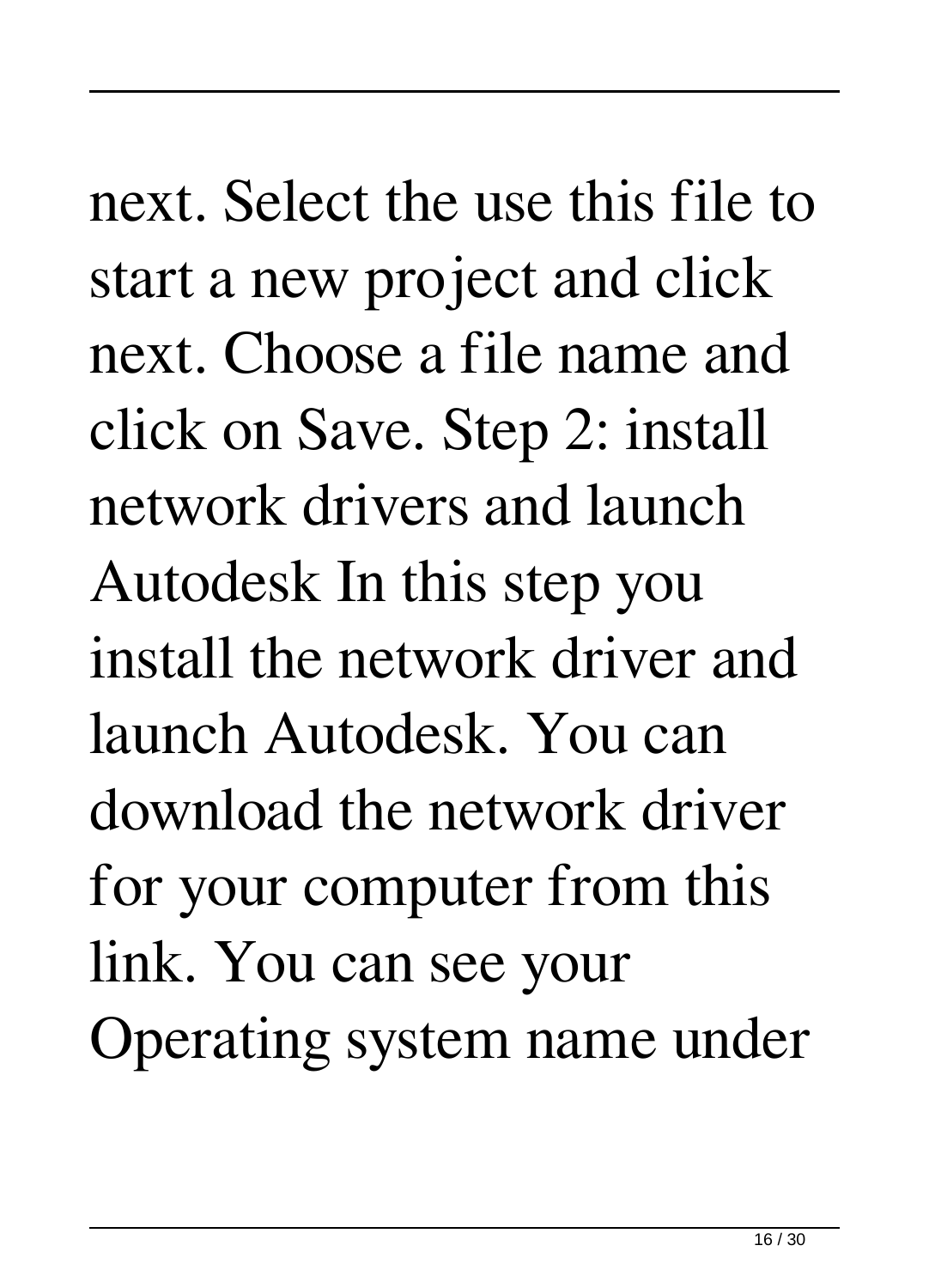driver and you can see which one you need. Step 3: Add a layer to the drawing In this step you add a layer to the drawing. This step is critical as it is going to be your drawing foundation. The layer enables you to add all the components to your drawing. In the main page of Autodesk you will see a menu bar on the left with the following File – Start new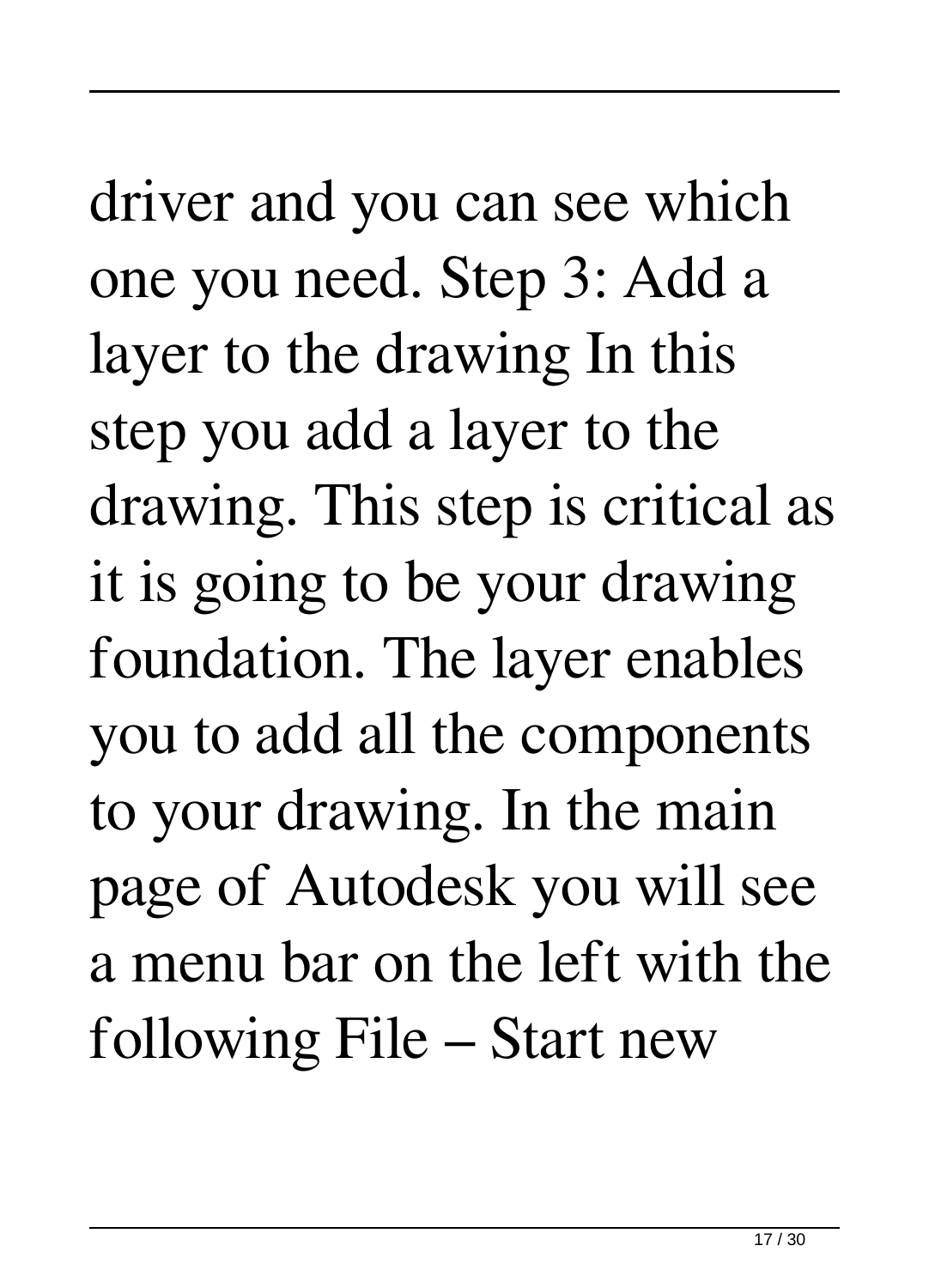drawing – New – AutoCAD Project – Templates – Set templates – Reset From the above menu bar click on start new drawing. You will be asked for a file name and you can choose the file from drop down list. Choose a file name you want and click on save. Add another layer to the drawing and you will see a new blank window with a title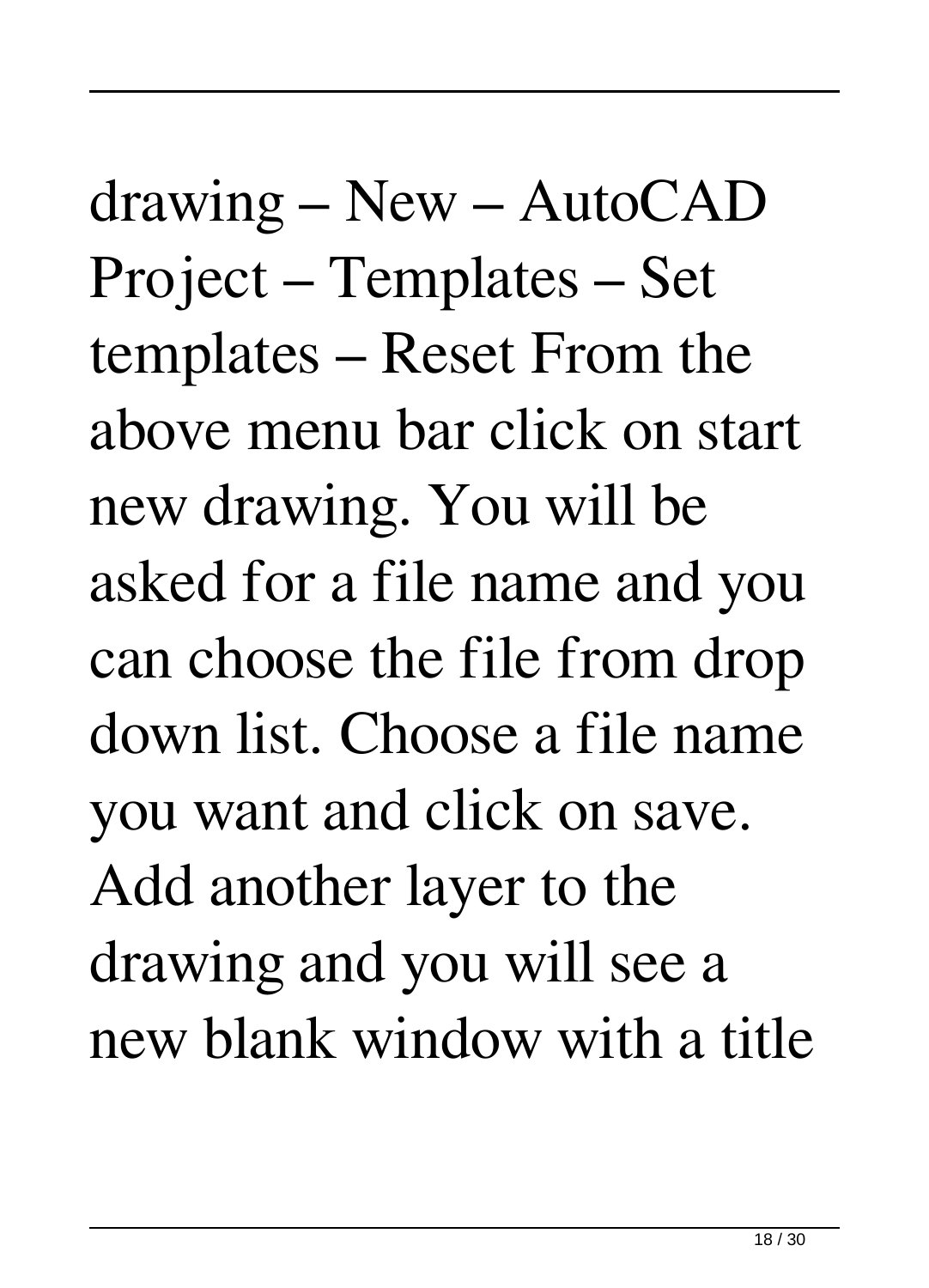called Layer, if you don't see it just press  $ctrl + N$  and type Layer in the search box. Drag and drop the ribbon on the layer and you will see it pop up on the drawing. The ribbon is the tool bar on the top that contains the following Layers – Freeform Layers – Sketch Layers – Hidden Layers – Outline This ribbon contains most of the tools you need to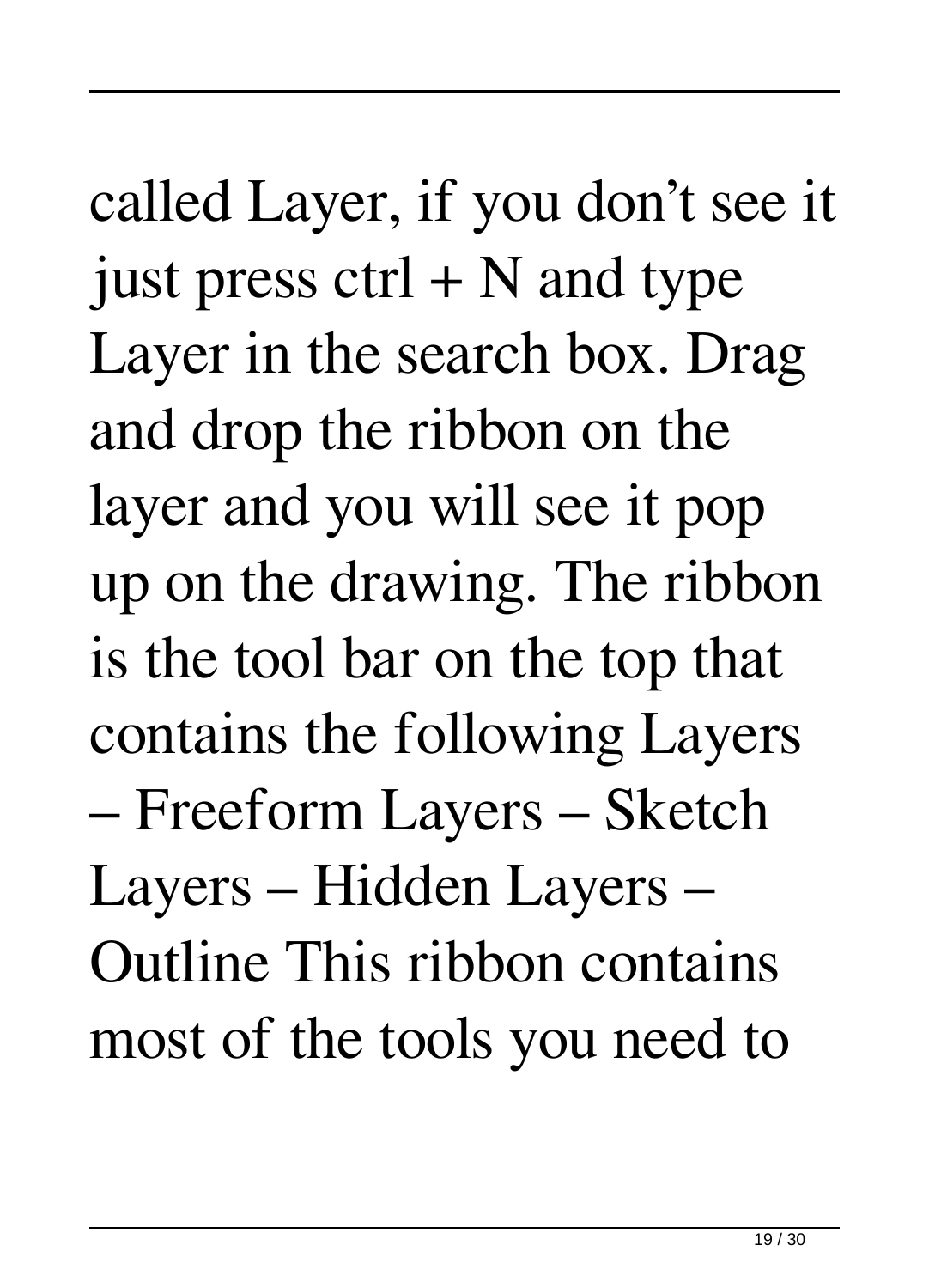create a plan. The different tools are covered in the next part of this tutorial. Step 4: Add a component to the drawing In this step you will add a component to the drawing. After installing Autodesk you will see a message saying that Autodesk was successfully installed. You will see a message with a graphic of a computer like the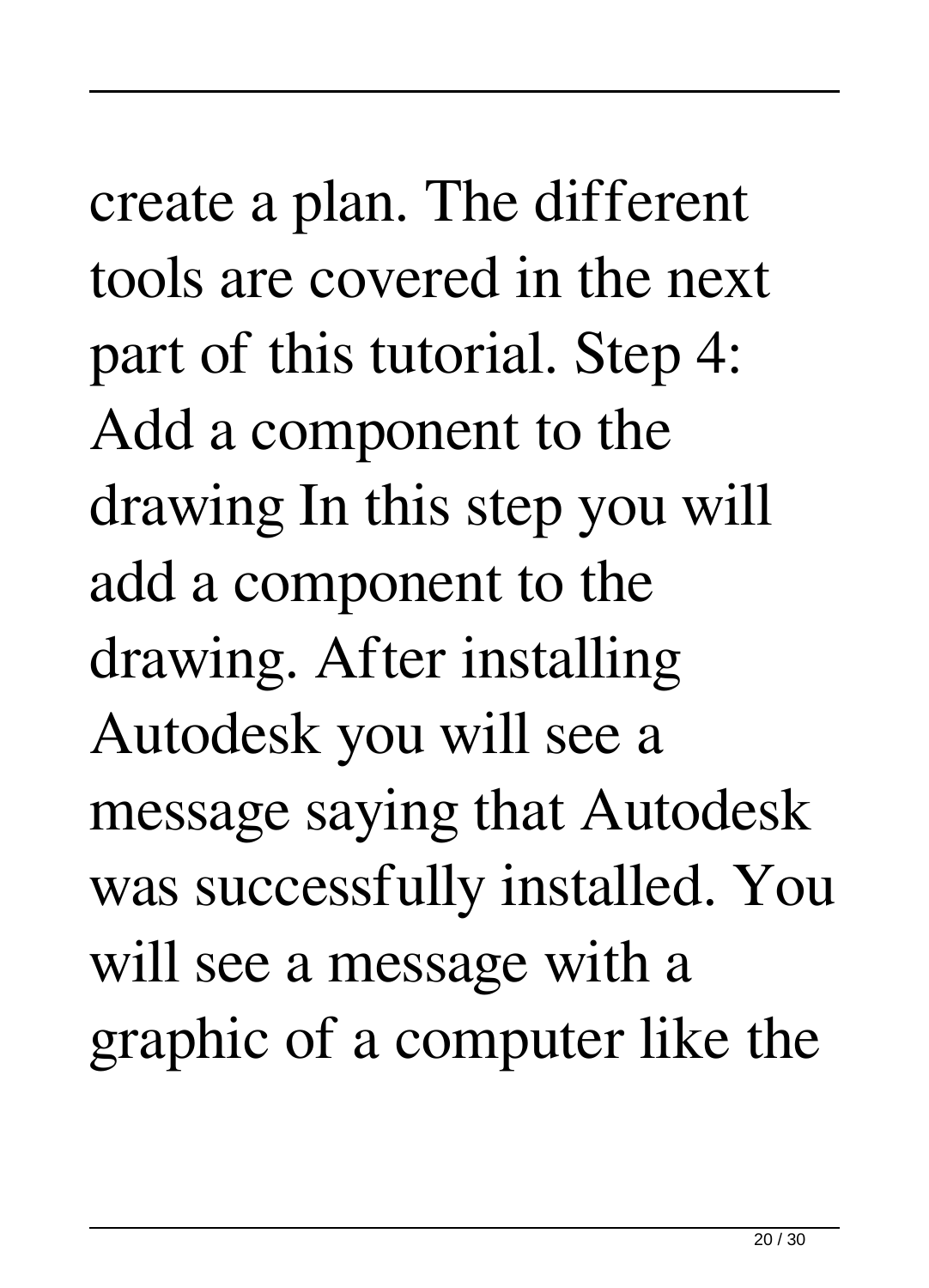# image below. Click on file menu and choose start new project. Choose a file name and click on save.

**What's New In?**

New Symbols: Use the new 2D+3D symbol features to easily set up your dimensions. Draw your dimensions freehand, or insert them from libraries. The standard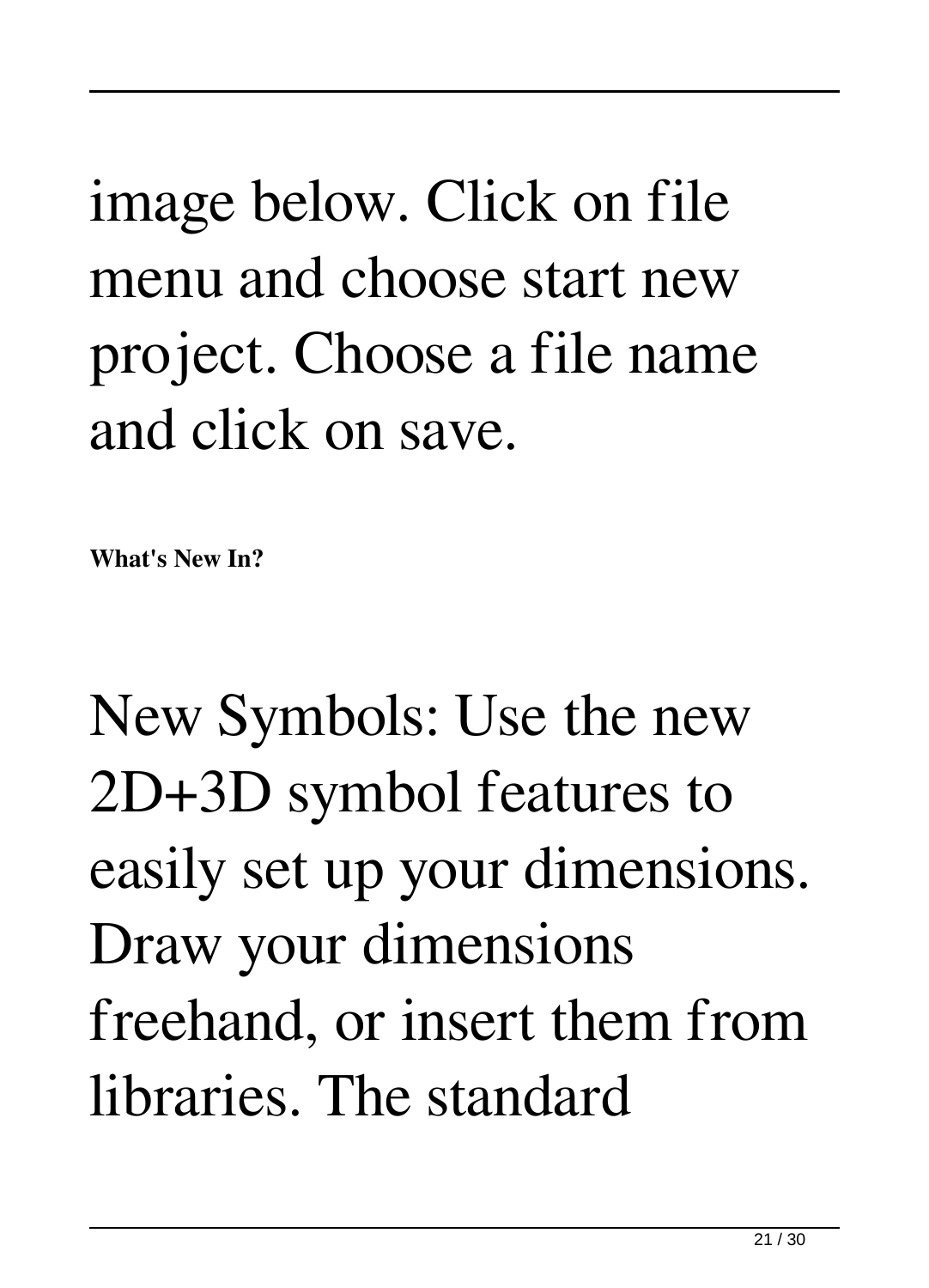dimension symbols are even easier to use, and you can still draw your own symbols if you prefer. (video: 1:15 min.) New Commands: Use the new find and replace commands to search for strings within your drawings. Automate common drawing tasks with Quick Find and Replace. Find your drawings with the Find Files function, and make changes to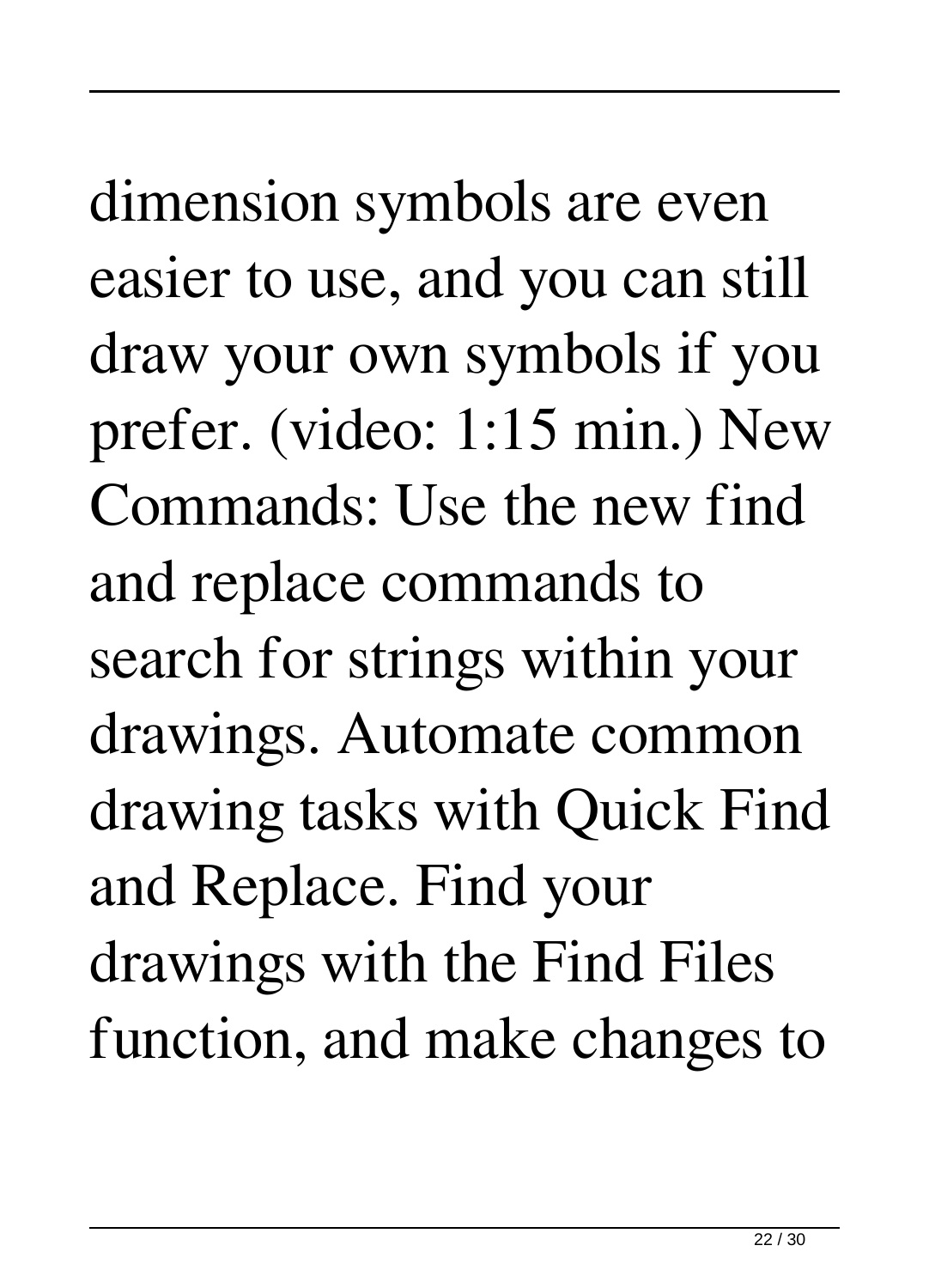drawings without leaving AutoCAD. (video: 1:15 min.) New Features in RSID: Use new features to create more robust reports and drawings for your projects. Create reports with formatted text, generate charts and graphs, and even automate your reports. (video: 1:15 min.) New Features in MEP: Animate projects. With the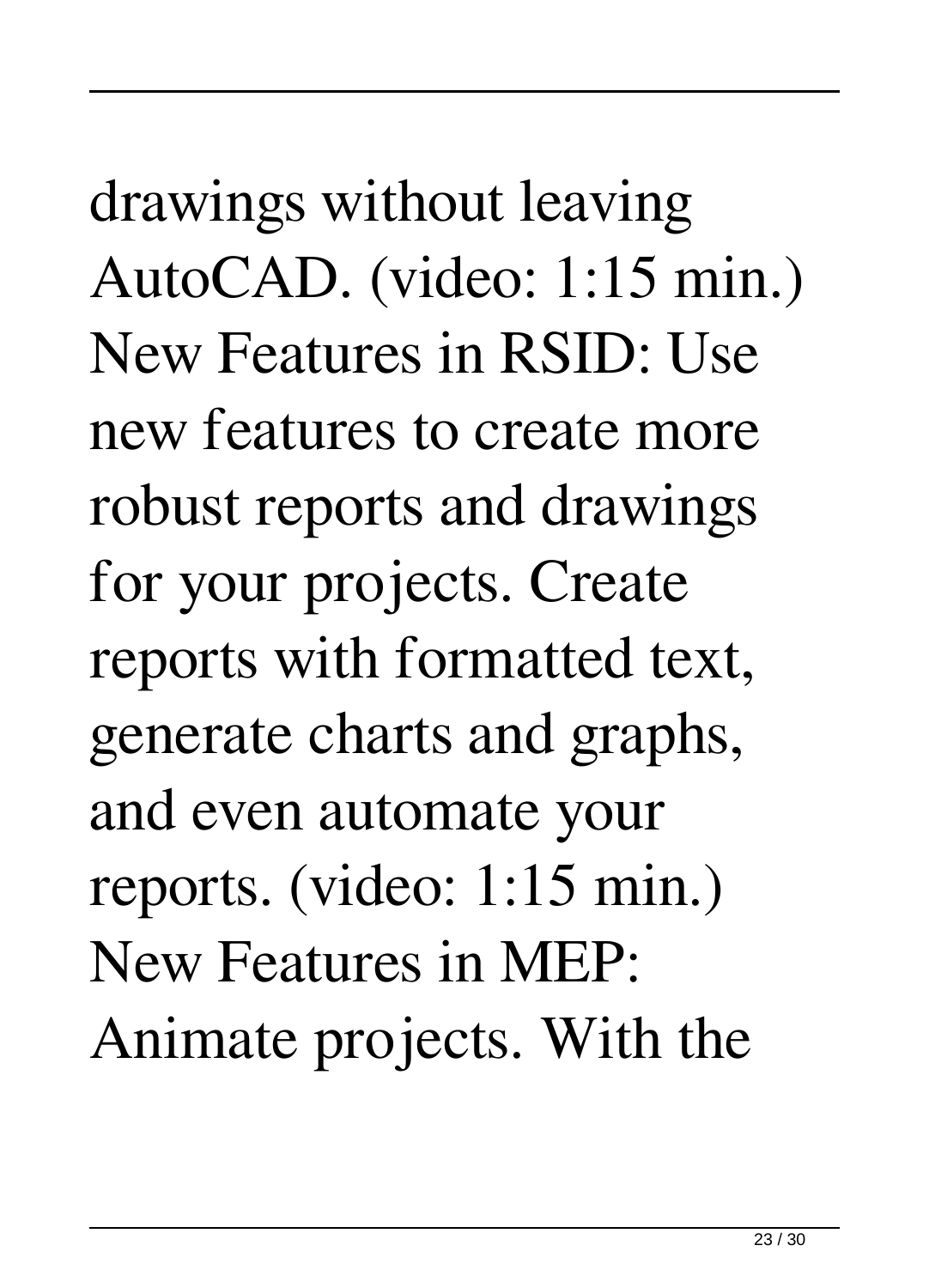new Export Instance and Animate Instance commands, you can quickly create presentations for your drawings and models. Simply select the subset of your model that you want to see, and export to a variety of formats. (video: 1:15 min.) New Features in Page Layout: Keep track of your pages with a new layout history. Use the new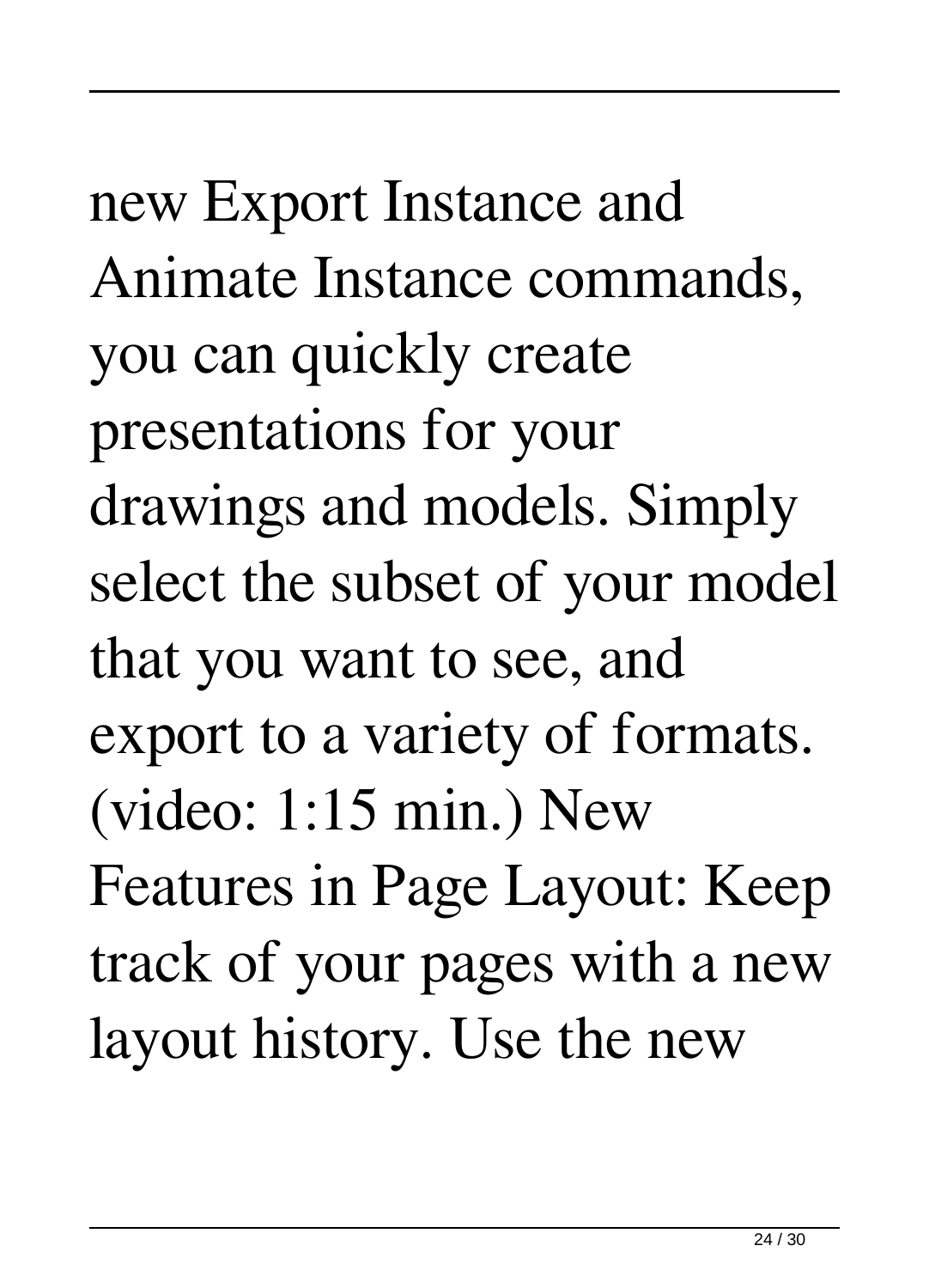Insert, Rename, and Delete commands to re-layout your pages. Rename and rotate pages while editing, and see the changes immediately. (video: 1:15 min.) New Features in Raster Graphics: Use new features to view and edit raster graphics more easily. Use the new AutoSnap to draw directly on raster images. Draw accurate lines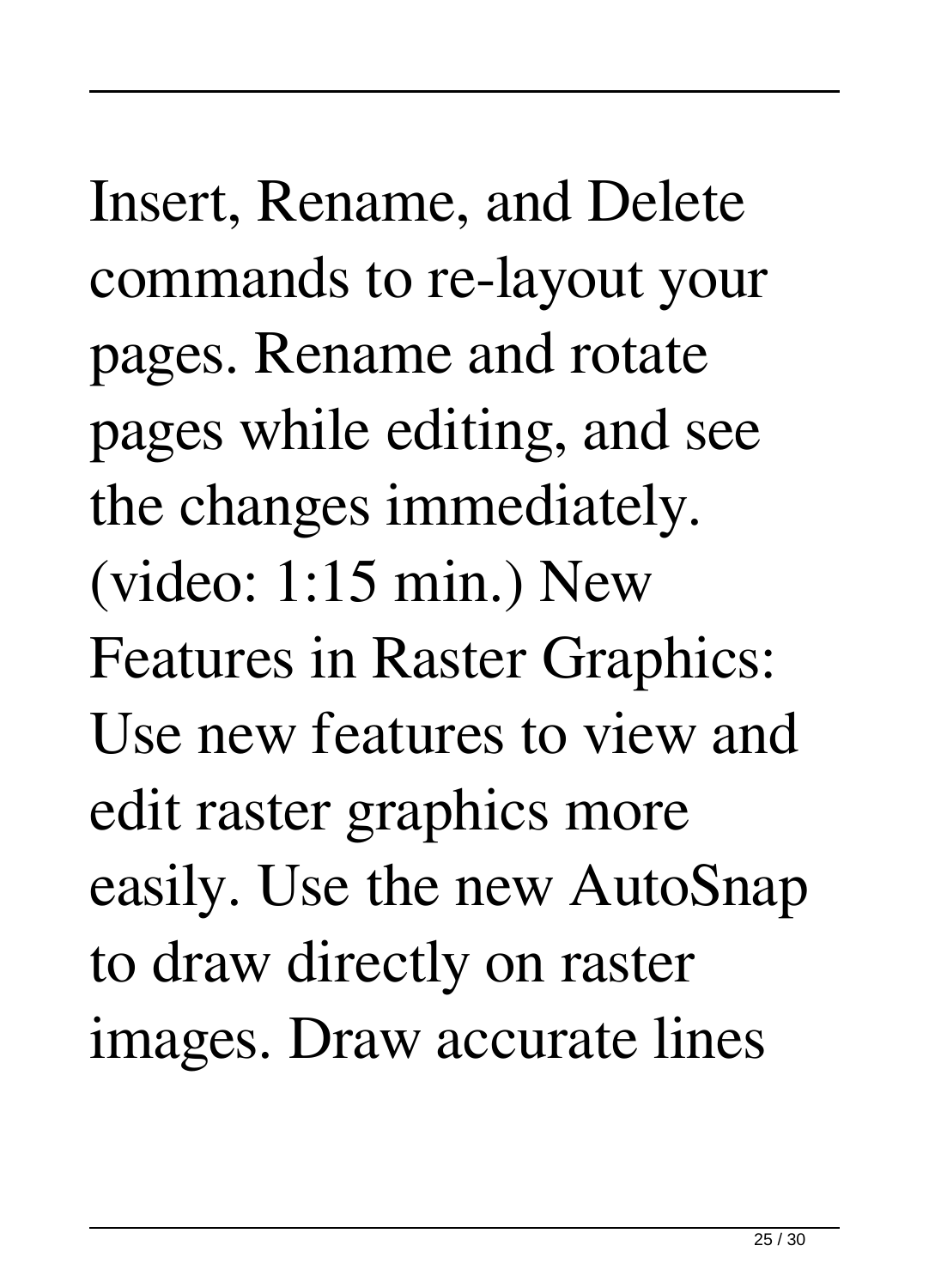and polygons directly on the raster and see the results in real time. (video: 1:15 min.) New Features in Python: Stay on top of your job with new tools and documentation. Use the new Find AutoCAD Package command to find your AutoCAD files quickly, and compare your files with other designers. (video: 1:15 min.) New Features in Web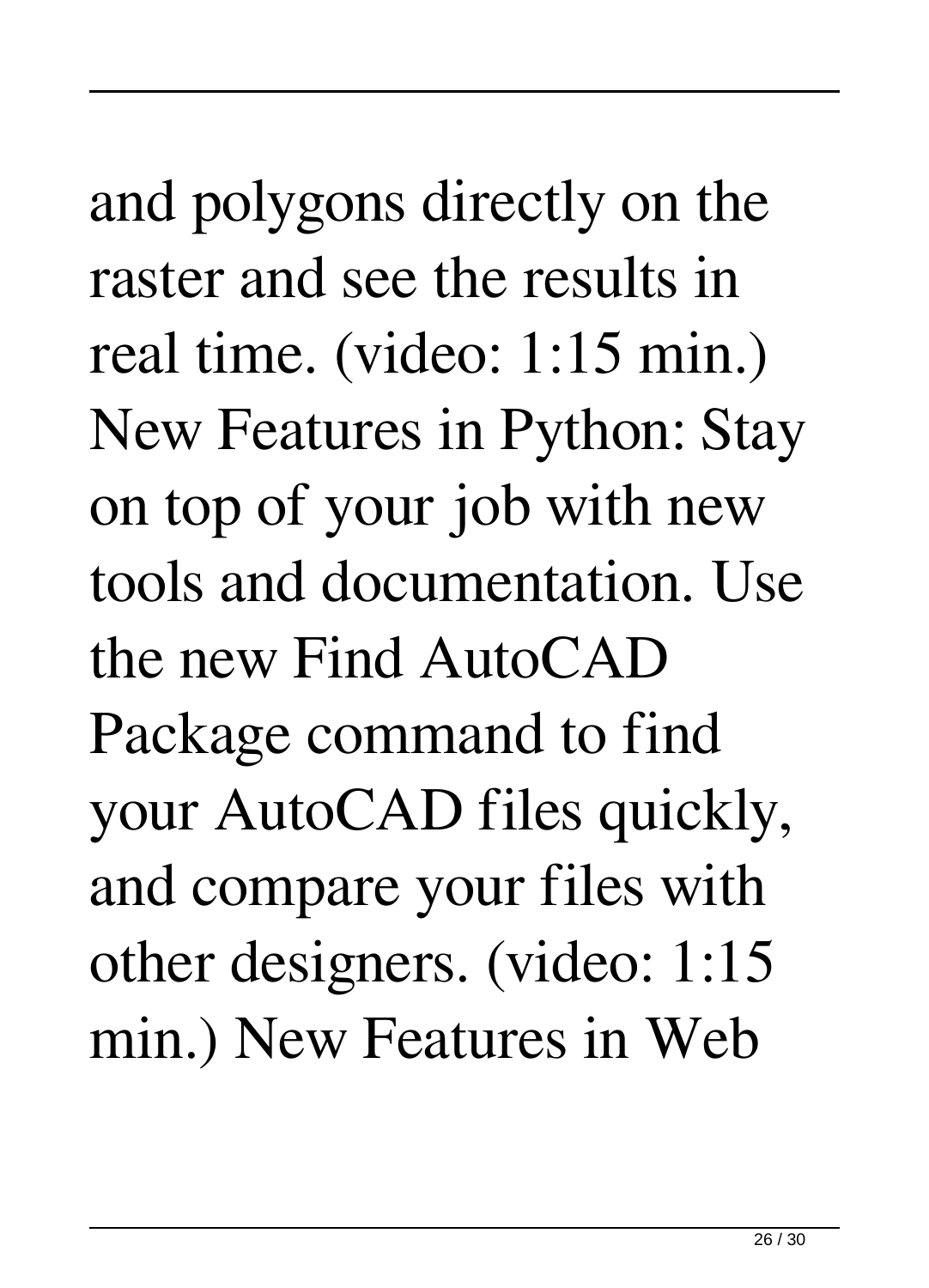App: Get the most out of your browser and mobile devices with new tools and capabilities. Use the new Cloud Share tab to start sharing CAD drawings with your team from anywhere. Use the new View Files in Cloud option to view your files in the cloud, even when you are offline. (video: 1:15 min.) Improved Network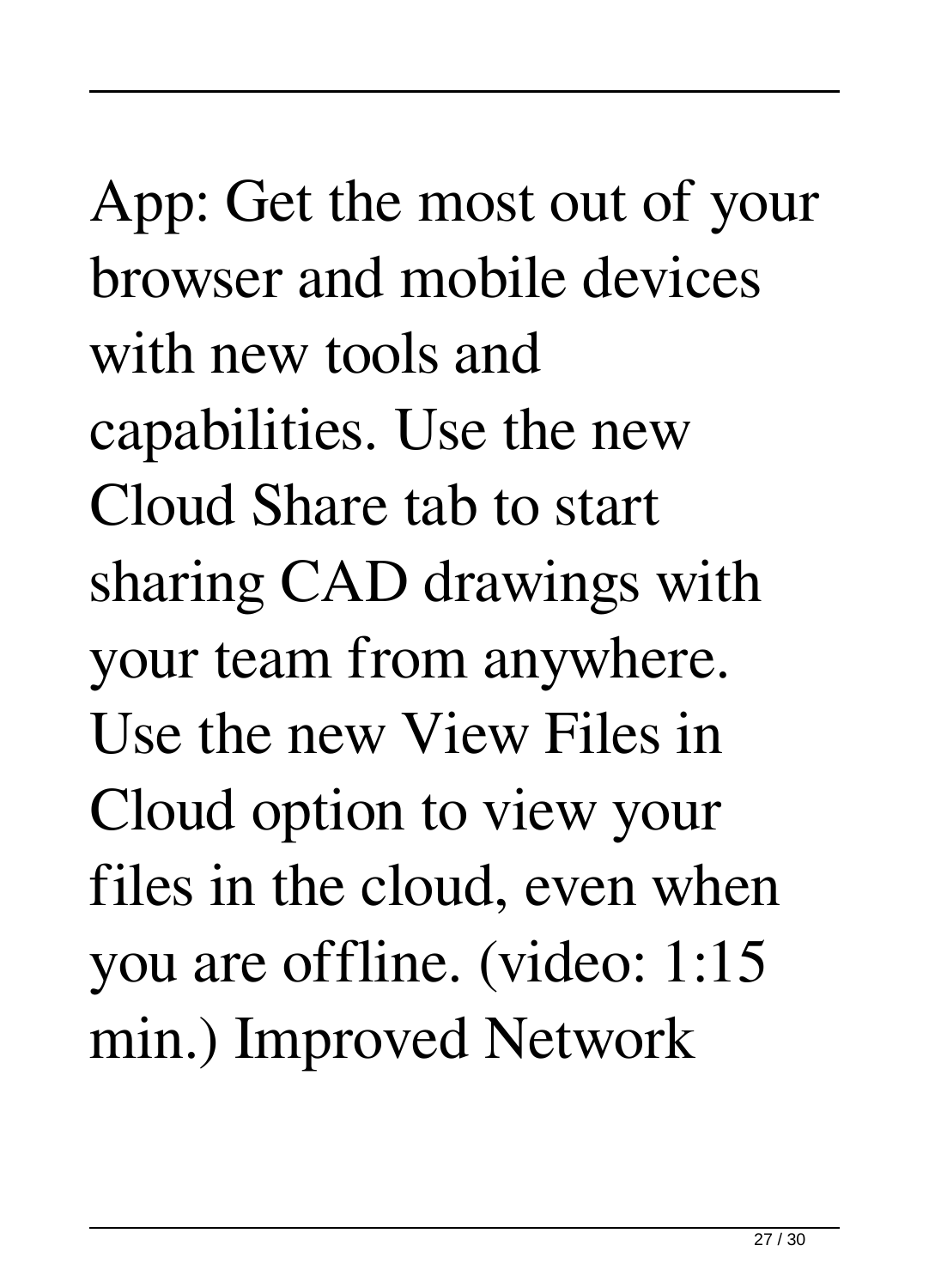#### Performance: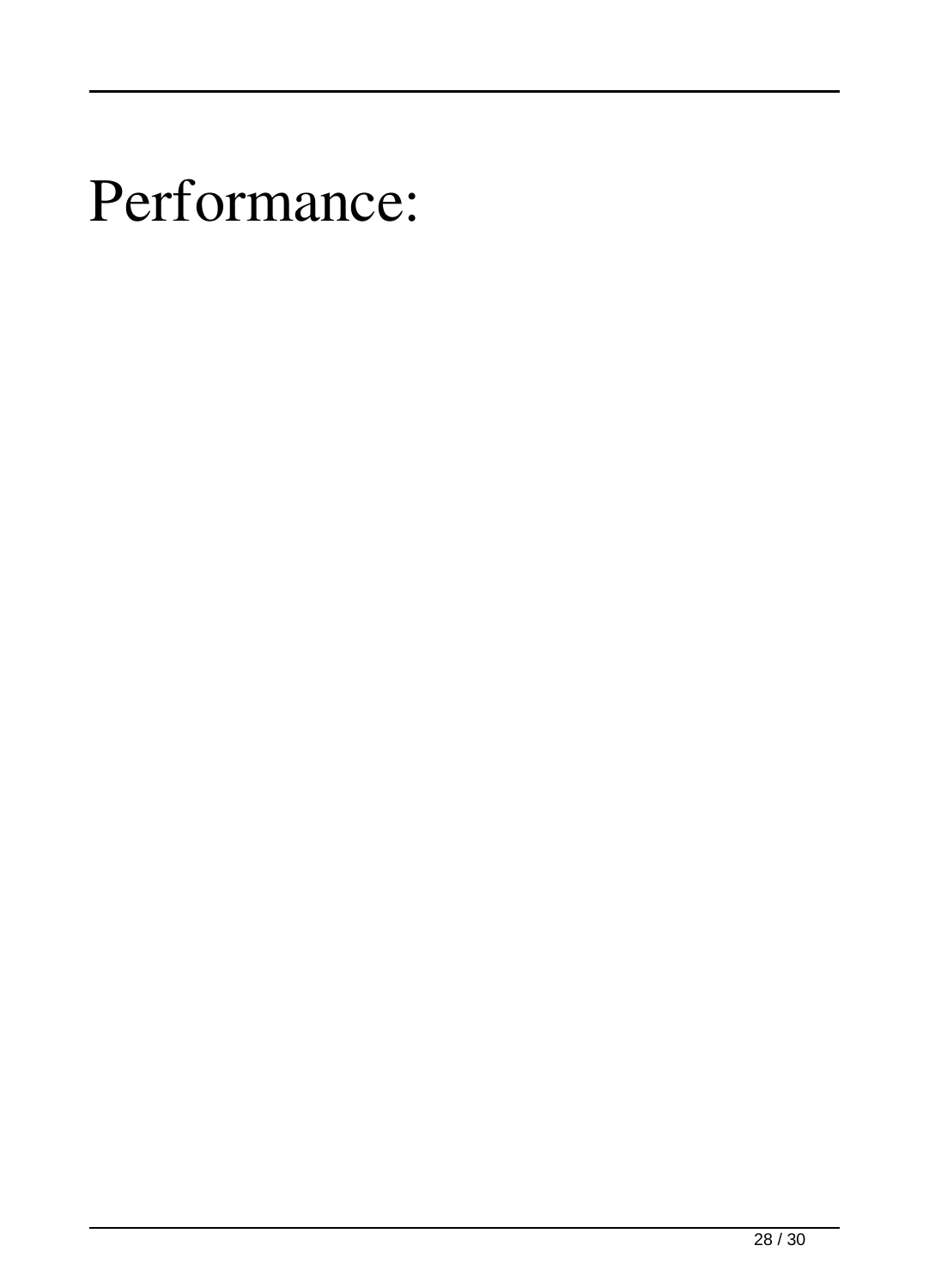**System Requirements:**

Minimum: OS: Windows XP, Vista, 7, 8, or 10 Windows XP, Vista, 7, 8, or 10 Processor: Intel® Core™2 Duo E8200, Intel® Core<sup>TM</sup>2 Duo E6600, Intel® Core™2 Duo E4500, Intel® Core™2 Duo E3400, Intel® Core<sup>TM</sup>2 Duo E6500, Intel® Core™2 Duo E6500T, Intel® Core™2